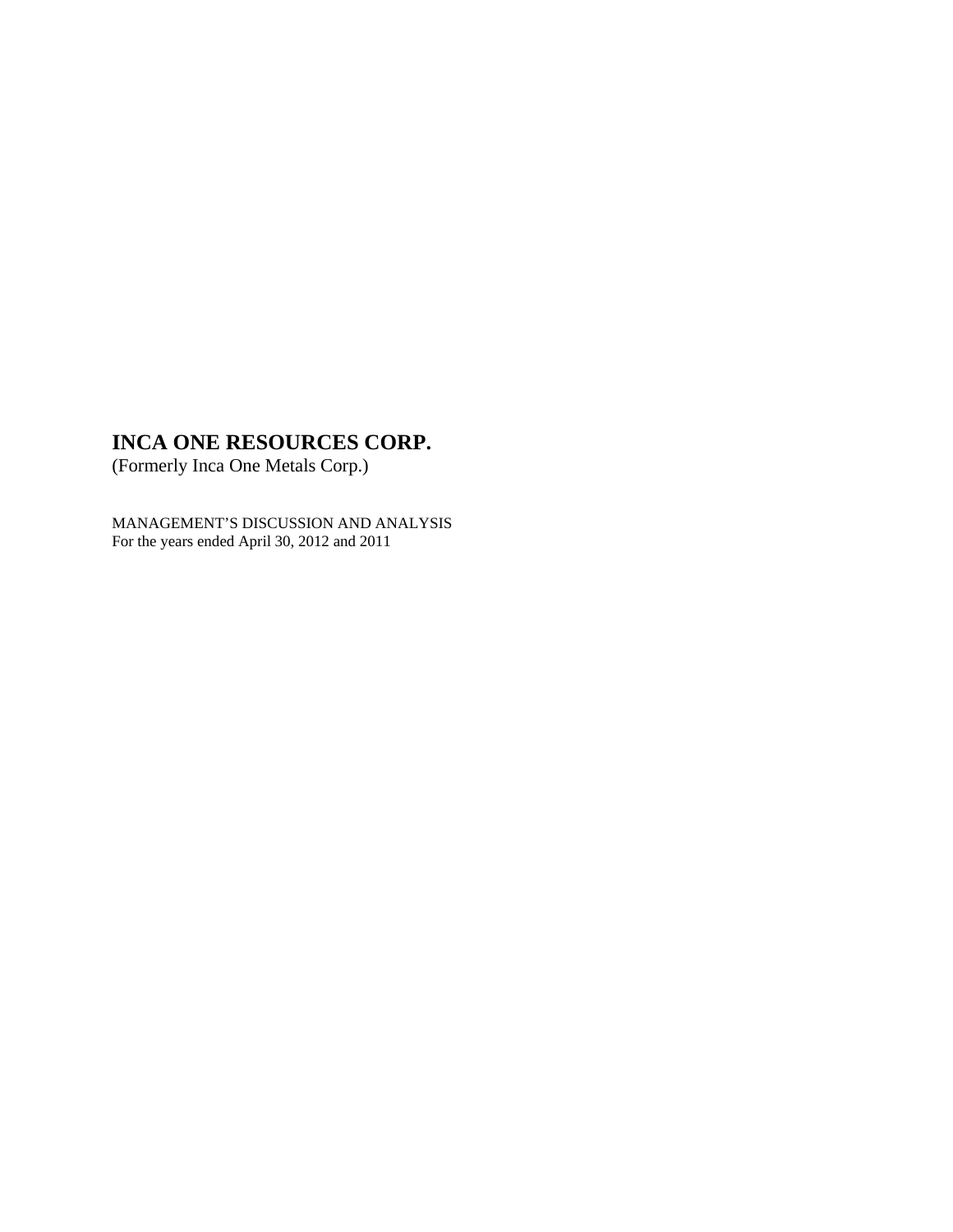(Formerly Inca One Metals Corp.)

Management's Discussion & Analysis For the years ended April 30, 2012 and 2011

Inca One Resources Corp. (the "Company" or "Inca One"), incorporated under the laws of Canada on November 9, 2005, is an exploration stage company engaged in the acquisition, exploration and development of mineral properties. It presently holds or has the right to acquire 100% of the shares of a private Peruvian company which owns a 100% interest in the Las Huaquillas gold-copper property (the "Las Huaquillas Property") located in the Department of Cajamarca in northern Peru. In addition to the Company's ongoing work program on the Property, it continues to actively evaluate new potential projects. The Company is listed for trading on the TSX Venture Exchange ("the Exchange") under the symbol "IO".

This management's discussion and analysis ("MD&A") reports on the operating results and financial condition of the Company for the year ended April 30, 2012 and is prepared as of August 21, 2012. The MD&A should be read in conjunction with the Company's audited consolidated financial statements for the years ended April 30, 2012 and 2011 and the notes thereto which were prepared in accordance with International Financial Reporting Standards ("IFRS").

All dollar amounts referred to in this MD&A are expressed in Canadian dollars except where indicated otherwise.

#### **Cautionary Note Regarding Forward-Looking Information**

This document may contain "forward-looking information" within the meaning of Canadian securities legislation ("forward-looking statements"). These forward-looking statements are made as of the date of this document and the Company does not intend, and does not assume any obligation, to update these forward-looking statements, except as required under applicable securities legislation.

Forward-looking statements relate to future events or future performance and reflect management's expectations or beliefs regarding future events and include, but are not limited to, the Company and its operations, its planned exploration activities, the adequacy of its financial resources and statements with respect to the estimation of mineral reserves and mineral resources, the realization of mineral reserve estimates, the timing and amount of estimated future production, costs of production, capital expenditures, success of mining operations, environmental risks, unanticipated reclamation expenses, title disputes or claims and limitations on insurance coverage. In certain cases, forward-looking statements can be identified by the use of words such as "plans", "expects" or "does not expect", "is expected", "budget", "scheduled", "estimates", "forecasts", "intends", "anticipates" or "does not anticipate", or "believes", or variations of such words and phrases or statements that certain actions, events or results "may", "could", "would", "might" or "will be taken", "occur" or "be achieved" or the negative of these terms or comparable terminology. In this document, certain forward-looking statements are identified by words including "may", "future", "expected", "intends" and "estimates". By their very nature forward-looking statements involve known and unknown risks, uncertainties and other factors which may cause the actual results, performance or achievements of the Company to be materially different from any future results, performance or achievements expressed or implied by the forward-looking statements. Such factors include, among others, risks related to actual results of current exploration activities; changes in project parameters as plans continue to be refined; future prices of resources; possible variations in ore reserves, grade or recovery rates; accidents, labour disputes and other risks of the mining industry; delays in obtaining governmental approvals or financing or in the completion of development or construction activities; as well as those factors detailed from time to time in the Company's interim and annual consolidated financial statements and management's discussion and analysis of those statements, all of which are filed and available for review under the Company's profile on SEDAR at www.sedar.com. Although the Company has attempted to identify important factors that could cause actual actions, events or results to differ materially from those described in forward-looking statements, there may be other factors that cause actions, events or results not to be as anticipated, estimated or intended. The Company provides no assurance that forward-looking statements will prove to be accurate, as actual results and future events could differ materially from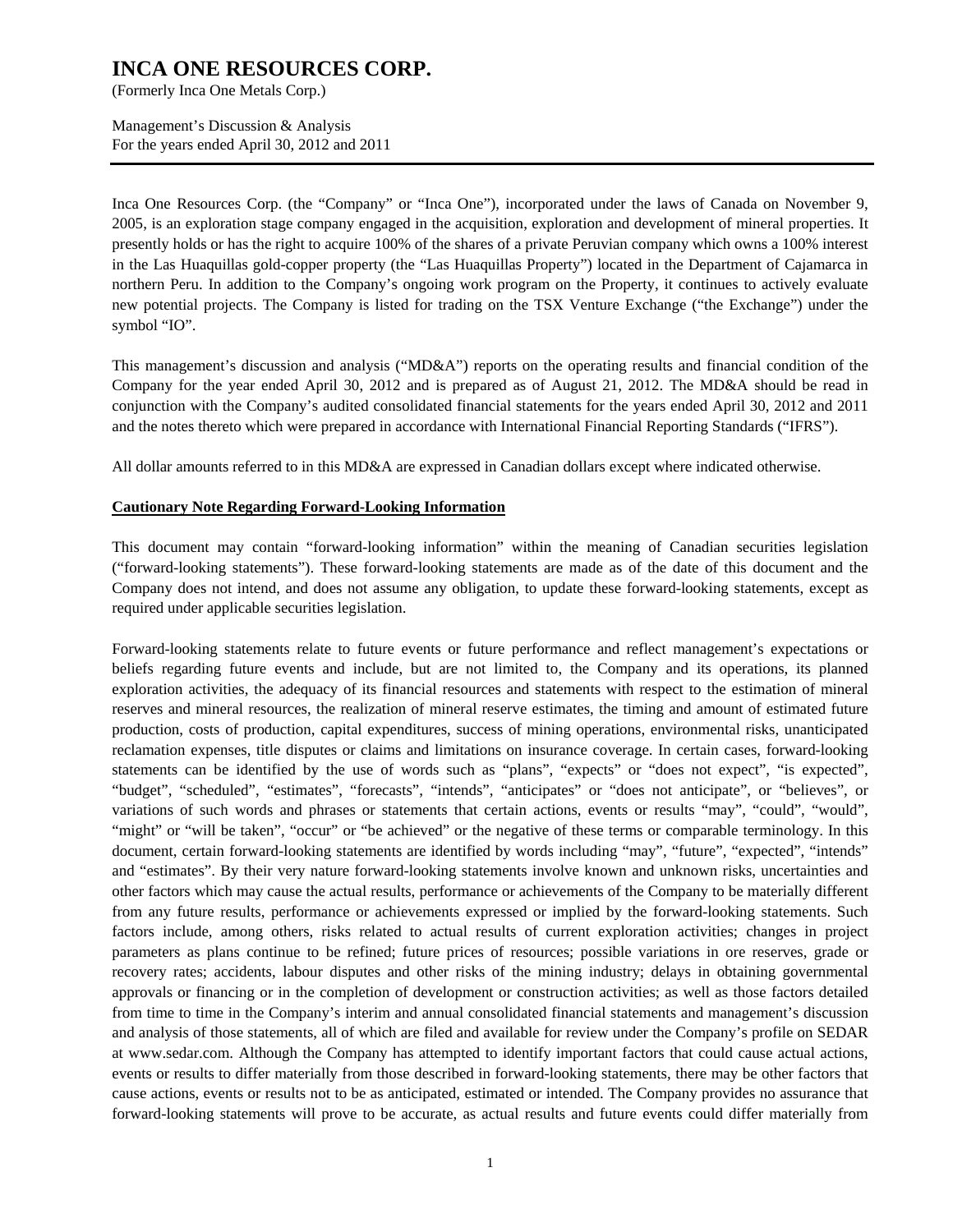(Formerly Inca One Metals Corp.)

Management's Discussion & Analysis For the years ended April 30, 2012 and 2011

those anticipated in such statements. Accordingly, readers should not place undue reliance on forward-looking statements.

#### **Highlights for the Year**

Effective May 11, 2011, the Company changed its name to Inca One Metals Corp. and its common shares commenced trading on the Exchange under the new trading symbol "IO".

- On June 28, 2011, Inca One formed its wholly-owned subsidiary in Peru named Inca One Metals S.A.

- On June 30, 2011, the Company closed a non-brokered private placement of 5,000,000 units at \$0.40 per unit for gross proceeds of \$2,000,000.

- On July 1, 2011, Inca One hired Katty Vargas as General Manger in Peru. Mrs. Vargas has 17 years of experience working for international exploration mining companies. She has worked with Anglo Gold Ashanti, The Grosso Group, Pasminco Exploration, and most recently with Norsemont Mining Inc.

- On July 5, 2011, the Company terminated its option agreement with Unity Energy Corp. with regard to the Thorburn Lake property and wrote-off \$40,545 in resource property costs.

- On September 1, 2011, Inca One opened its offices in Lima, Peru.

- On October 19, 2011, Inca One commenced the socio-economic and environmental baseline studies on the Las Huaquillas Property in Peru.

- On October 26, 2011, the Company changed its name from Inca One Metals Corp. to Inca One Resources Inc. There was no change to the Company's capital structure or trading symbol, "IO".

- On January 18, 2012, Inca One signed an amended agreement with the optionors of the Las Huaquillas Property whereby all option payments due starting from July 26, 2012 were to be deferred until the drill permits are obtained.

- On February 14, 2012, Inca One completed the socio-economic baseline study on the Las Huaquillas Property in Peru.

- On February 22, 2012, Inca One commenced a sustainability program to support the communities surrounding the Las Huaquillas Property in Peru.

- On March 13, 2012, the Company announced that it had completed its water studies, sustainability program and archeological studies on the Las Huaquillas Property in Peru.

- On April 24, 2012, the Company announced that it had completed a DIA (Environmental Impact Statement) carried out on it Las Huaquillas Property in Peru.

- On July 12, 2012, the Company announced that it had held its first Public Participation Workshop in San Ignacio, in the Cajamarca department of northern Peru. Minutes were not prepared during this workshop. Minutes of a completed Workshop must be included in the Company's application for a 20-platform drill permit from Peru's Ministry of Energy and Mines ("Ministry"). The permit is a requirement in the Ministry's approval process for mining projects, and must be in place before the Company can commence an exploration program on its Las Huaquillas Property.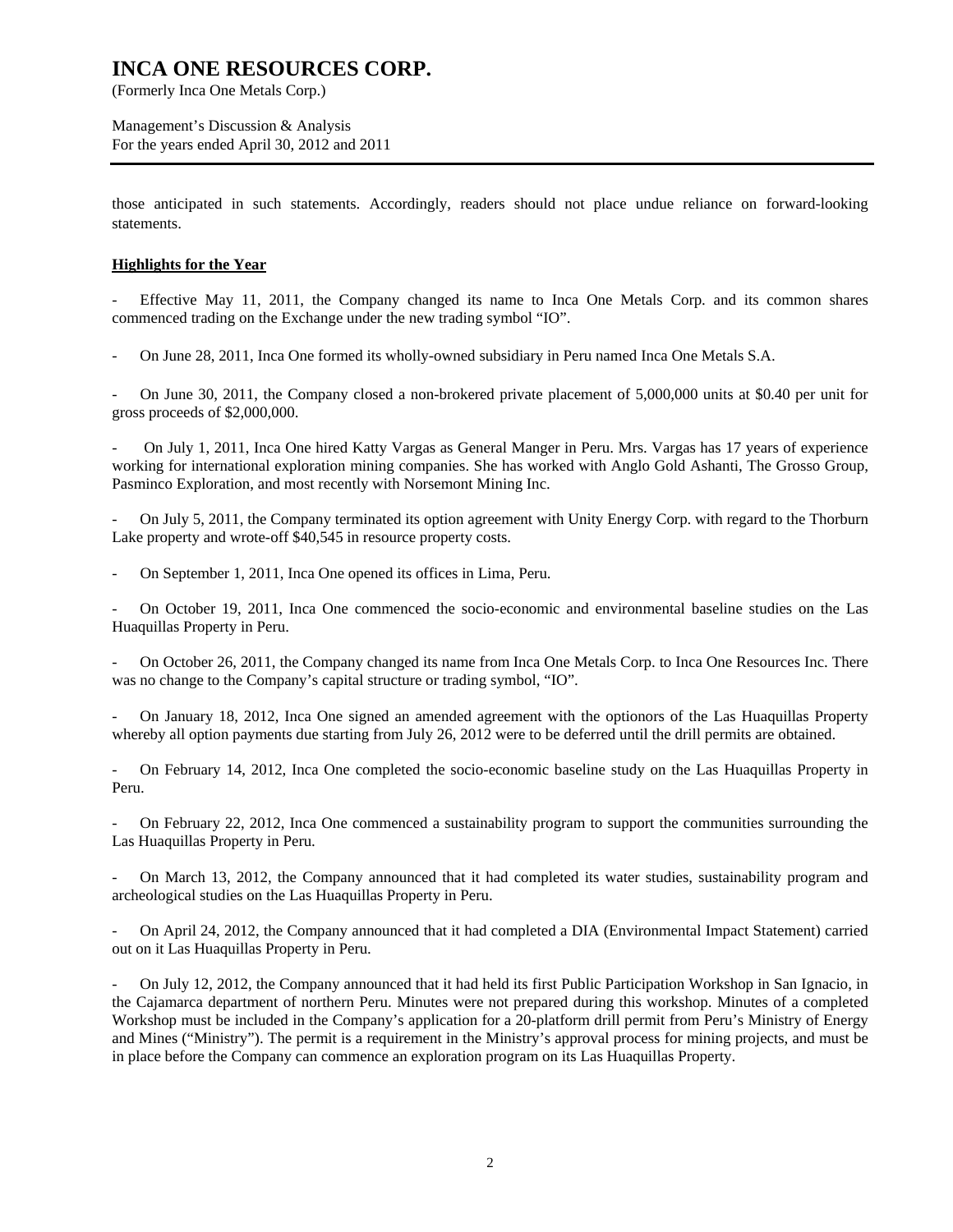(Formerly Inca One Metals Corp.)

Management's Discussion & Analysis For the years ended April 30, 2012 and 2011

### **The Las Huaquillas Property**

On March 25, 2011, the Company entered into a definitive letter agreement with Rial Minera SAC ("Rial") and its shareholders (collectively the "Optionors") pursuant to which the Company has been granted an option to acquire all of the issued and outstanding shares of Rial (the "Rial Shares"). Rial is a private Peruvian company that owns a 100% interest in the Las Huaquillas Property located in the Department of Cajamarca in northern Peru. Pursuant to the agreement, the Company can acquire a 100% of the Rial Shares, of which 95% may be acquired by (a) paying an aggregate of US\$5,000,000 to the Optionors; (b) issuing 5,000,000 common shares of the Company to the Optionors; and (c) incurring exploration expenditures of US\$10,000,000 over a period of four years.

Upon the Company acquiring 95% of Rial Shares, a 1% net smelter royalty shall be payable to the Optionors on all future production. After completion of the cash and share payments and exploration expenditures, the Company may earn a further 5% of Rial Shares by issuing an additional 3,000,000 common shares to one of the Optionors within 15 days of notice of exercise of the option. In addition, the Company shall issue to one of the Optionors as bonus payments one common share of the Company per each new ounce of gold or gold equivalent that is found or determined to exist on the Las Huaquillas Property, in excess of 560,000 ounces of gold or gold equivalent, to be delivered upon public announcement of such discovery.

A finder's fee of \$282,500 and 400,000 common shares are payable to an arm's length party over a period of four years, of which US\$35,625 was paid and 16,250 common shares were issued as at August 21, 2012.

As at April 30, 2012, the Company incurred acquisition costs of \$714,102 and exploration expenditures of \$680,970 for a total of \$1,395,072. Acquisition costs of \$714,102 consisted of option payments of US\$410,625 and 341,250 common shares at a fair value of \$110,512, staking costs of \$49,381 and professional and other costs of \$145,582.

On January 18, 2012, the Company signed an amended agreement with the Optionors ("Amended Agreement") whereby if by June 27, 2012, Minera Huaquillas SAC ("Minera") has not received the permits required to carry out exploration activities in the Las Huaquillas Property ("drill permits"), all options payments due starting from July 26, 2012 were to be deferred until the drill permits have been obtained.

### *About the Las Huaquillas Property:*

The Las Huaquillas Property is located in the Department of Cajamarca in northern Peru. It is easily accessible by road and is situated at a relatively low elevation of between 1000 to 1800 meters. It consists of 9 mineral concessions and is 3700 hectares in size.

Peru, a mineral rich country, is the largest gold producer in South America ( $6<sup>th</sup>$  worldwide), the world's largest producer of silver and the 2nd largest producer of copper worldwide as of 2009. **(1)** "The Cajamarca mining district, located in northern Peru, has one of the largest gold inventories in South America with the economic high-sulphidation Yanacocha Au mine, plus several smaller Au epithermal and porphyry Cu-Au deposits."<sup>(2)</sup>

Several gold targets and two porphyry copper-gold systems have been identified on the Las Huaquillas Property to date:

- a) Gold targets include the 2.2 km long Los Socavones Zone, including the El Huabo and Las Huaquillas showings and the Porvenir-Guabo Alto high-sulphidation epithermal zone.
- b) Porphyry Cu-Au: The Cementerio and San Antonio Cu- Au porphyry systems.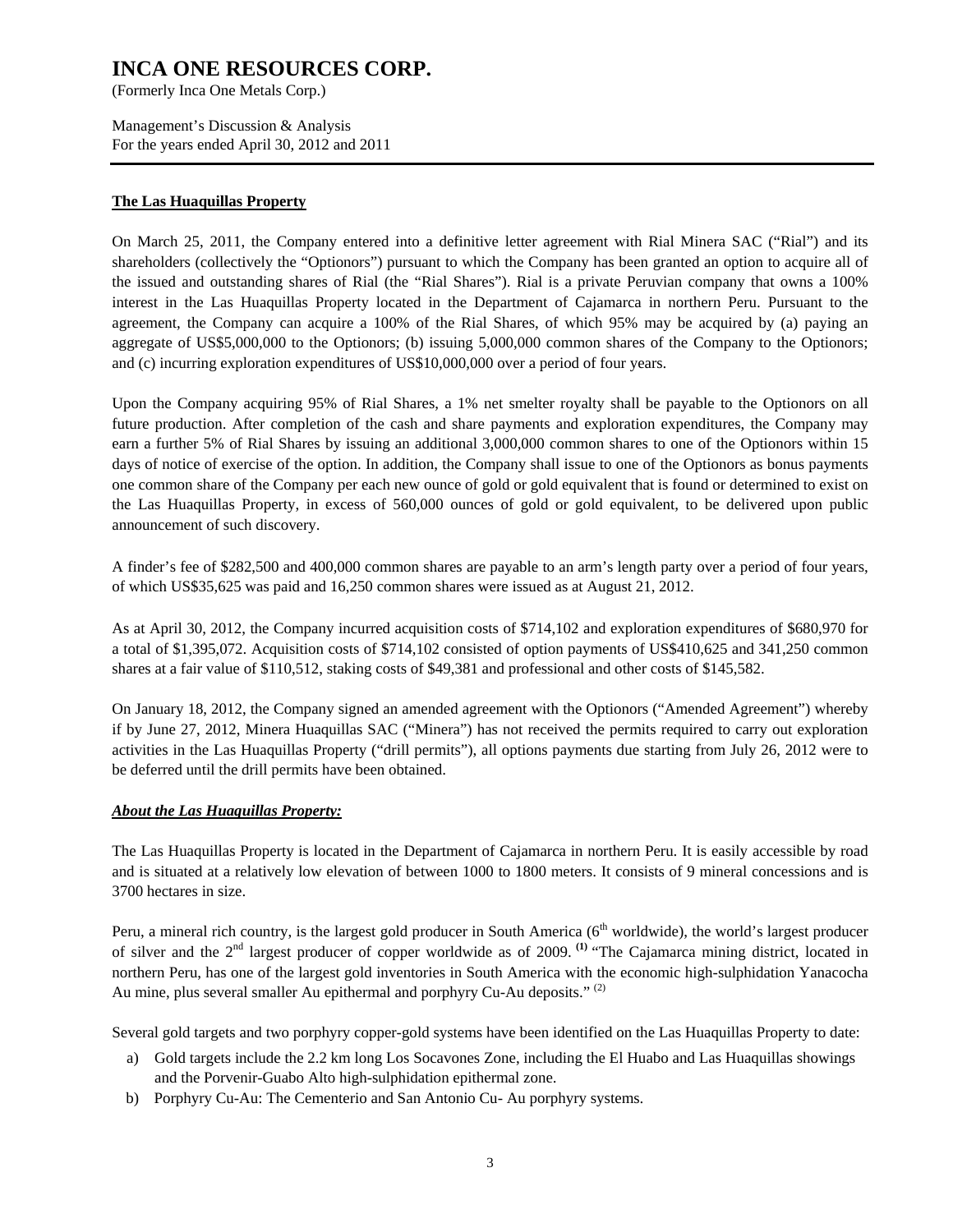(Formerly Inca One Metals Corp.)

Management's Discussion & Analysis For the years ended April 30, 2012 and 2011

Previous exploration on the Las Huaquillas Property by Cooperacion Minero Peruano - Alemana (1988-1992) and Sulliden Gold Corporation Ltd. (TSX: SUE, "Sulliden") (1996 - 1999) consisted of surface geological, geochemical, and geophysical studies, 26 drill holes and 1200 meters of underground workings.

In 1998, Sulliden estimated that a 500 meter section of the 2.2 km long **Los Socavones Zone hosts a geological resource of 6.57 million tonnes grading 2.09 g/t Au and 25.2 g/t Ag, equivalent to 443,000 ounces of gold and 5.3 million ounces of silver.** This has been calculated at a cutoff of 1.5 g/t gold, and remains open at depth and along strike. This historic resource, based on 10 drill holes and 20 mineralized intercepts, was estimated by Sulliden to a depth of 200 meters.*(3)* 

The historic resource was calculated in 1998 and the Company has not completed the work necessary to have the historical estimate verified by a Qualified Person. The Company is not treating the estimate as a current NI 43-101 defined resource and the historical estimate should not be relied upon. The Las Huaquillas Property will require considerable future exploration which the Company intends to carry out in due course.

The average true width encountered to date of the Los Socavones gold mineralization is 20+ meters, with some intercepts more than 75 meters in true width. Only a quarter of the length of the Los Socavones Zone has been drill tested in some detail. Table 1 below summarizes some highlighted mineralized intercepts of the Los Socavones Zone. **(3)**

| <b>DDH</b>     | From (m) | To(m)  | Length $(m)$ | Au(g/t) | Ag(g/t) |
|----------------|----------|--------|--------------|---------|---------|
| <b>LH97-08</b> |          | 78.0   | 78.0         | 2.71    | 19.0    |
| LH97-13        | 181.75   | 195.25 | 13.50        | 2.86    | 57.0    |
| LH97-07        | 28.5     | 70.5   | 42.0         | 2.05    | 24.6    |
| $PD-1$         | 100.25   | 134.65 | 34.4         | 2.71    | 38.63   |
| $PD-2$         | 66.15    | 80.15  | 14.0         | 8.41    | 105.93  |
| $PD-4$         | 39.25    | 59.45  | 20.2         | 2.79    | 42.77   |

### **Table 1: Highlighted mineralized intercepts of the Los Socavones Zone.** (3)

Sulliden drilled exploratory holes in the Cementario and San Antonio copper-gold-porphyry systems (each system is more than 1 kilometer across) based on soil, rock, and IP anomalies. The best hole at Cementario (LH97-04) intersected 99.5 meters of 0.47% Cu and 0.11g/t Au.**(2)(3)** The Company has filed a technical report relating to the Las Huaquillas Property prepared in accordance with National Instrument 43-101 on Sedar and it is also available on the Company's website www.incaone.com.

- *(1) Source: US Geological Survey (2009 Minerals Yearbook Peru, February 2011)*
- *(2) Source: Tectonic, Magmatic and Metallogenic Evolution of The Cajamarca Mining District, Northern Peru. PHD Thesis; Richard Charles Idris Davies. December 2002.*
- *(3) Source: Sulliden Annual Report filed August 12, 1998, available on www.sedar.com*

The technical information above has been prepared in accordance with the Canadian regulatory requirements set out in NI 43-101 and reviewed on behalf of the Company by Thomas A. Henricksen, PhD, a Qualified Person under NI 43-101.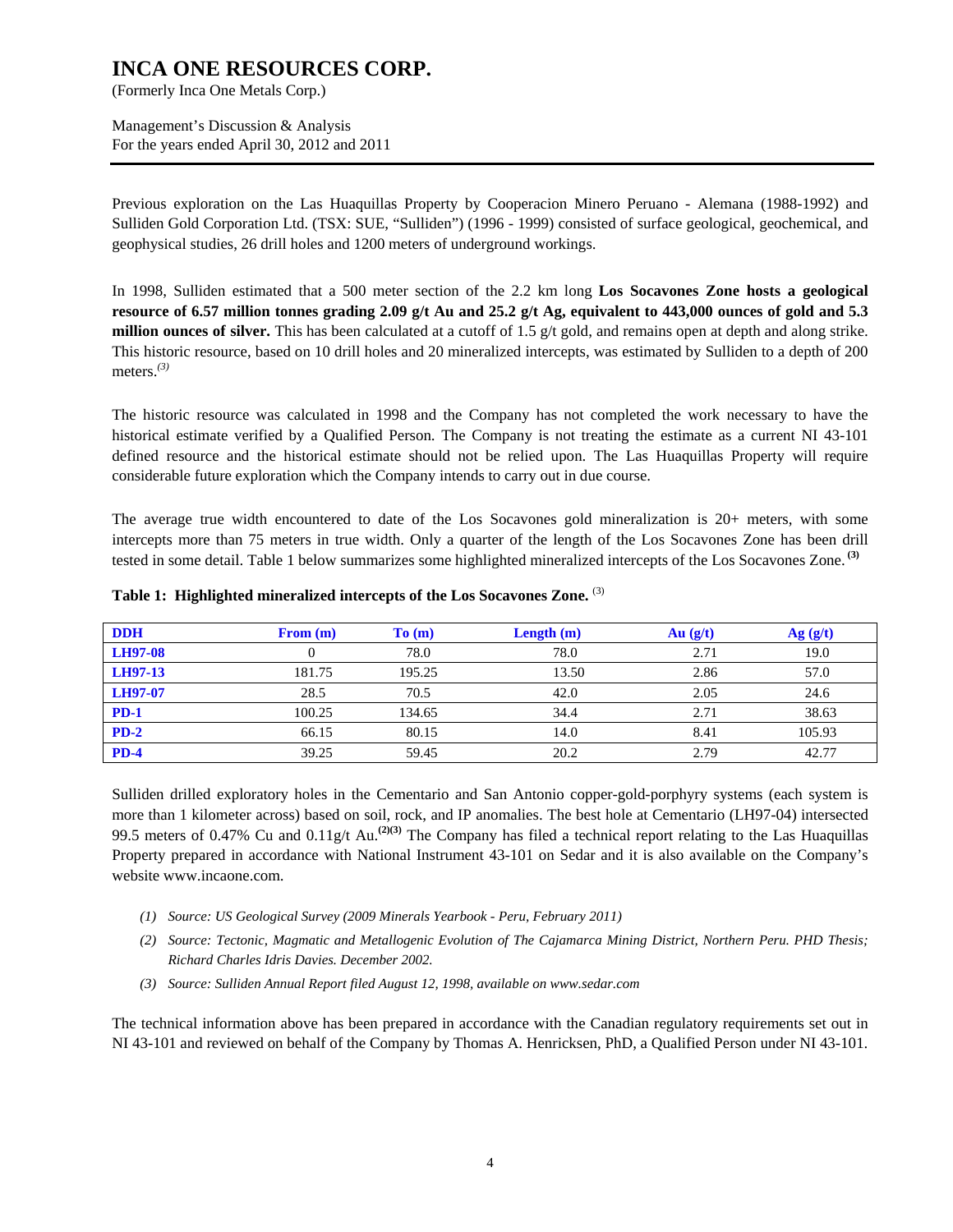(Formerly Inca One Metals Corp.)

Management's Discussion & Analysis For the years ended April 30, 2012 and 2011

#### **Risk Factors**

The Company is in the business of acquiring, exploring and, if warranted, developing and exploiting natural resource properties. Due to the nature of the Company's business and the present stage of exploration of its resource property (which is primarily early stage exploration property with no known resources or reserves that have not been explored by modern methods), the following risk factors, among others, will apply:

*Mining Industry is Intensely Competitive:* The Company's business of the acquisition, exploration and development of mineral properties is intensely competitive. The Company may be at a competitive disadvantage in acquiring additional mining properties because it must compete with other individuals and companies, many of which have greater financial resources, operational experience and technical capabilities than the Company. Increased competition could adversely affect the Company's ability to attract necessary capital funding or acquire suitable producing properties or prospects for mineral exploration in the future.

*Resource Exploration and Development is Generally a Speculative Business:* Resource exploration and development is a speculative business and involves a high degree of risk, including, among other things, unprofitable efforts resulting not only from the failure to discover mineral deposits but from finding mineral deposits which, though present, are insufficient in size to return a profit from production. The marketability of natural resources that may be acquired or discovered by the Company will be affected by numerous factors beyond the control of the Company. These factors include market fluctuations, the proximity and capacity of natural resource markets, government regulations, including regulations relating to prices, taxes, royalties, land use, importing and exporting of minerals and environmental protection. The exact effect of these factors cannot be accurately predicted, but the combination of these factors may result in the Company not receiving an adequate return on invested capital. There is no known resource, and there are no known reserves, on the Company's Property. The vast majority of exploration projects do not result in the discovery of commercially mineable deposits of ore. Substantial expenditures are required to establish ore reserves through drilling and metallurgical and other testing techniques, determine metal content and metallurgical recovery processes to extract metal from the ore, and construct, renovate or expand mining and processing facilities. No assurance can be given that any level of recovery of ore reserves will be realized or that any identified mineral deposit, even it is established to contain an estimated resource, will ever qualify as a commercial mineable ore body which can be legally and economically exploited. The great majority of exploration projects do not result in the discovery of commercially mineable deposits of ore.

*Fluctuation of Metal Prices:* Even if commercial quantities of mineral deposits are discovered by the Company, there is no guarantee that a profitable market will exist for the sale of the metals produced. Factors beyond the control of the Company may affect the marketability of any substances discovered. The prices of various metals have experienced significant movement over short periods of time, and are affected by numerous factors beyond the control of the Company, including international economic and political trends, expectations of inflation, currency exchange fluctuations, interest rates and global or regional consumption patterns, speculative activities and increased production due to improved mining and production methods. The supply of and demand for metals are affected by various factors, including political events, economic conditions and production costs in major producing regions. There can be no assurance that the price of any mineral deposit will be such that its mineral property could be mined at a profit.

*Permits and Licenses:* The operations of the Company will require licenses and permits from various governmental authorities. There can be no assurance that the Company will be able to obtain all necessary licenses and permits that may be required to carry out exploration, development and mining operations at its projects, on reasonable terms or at all.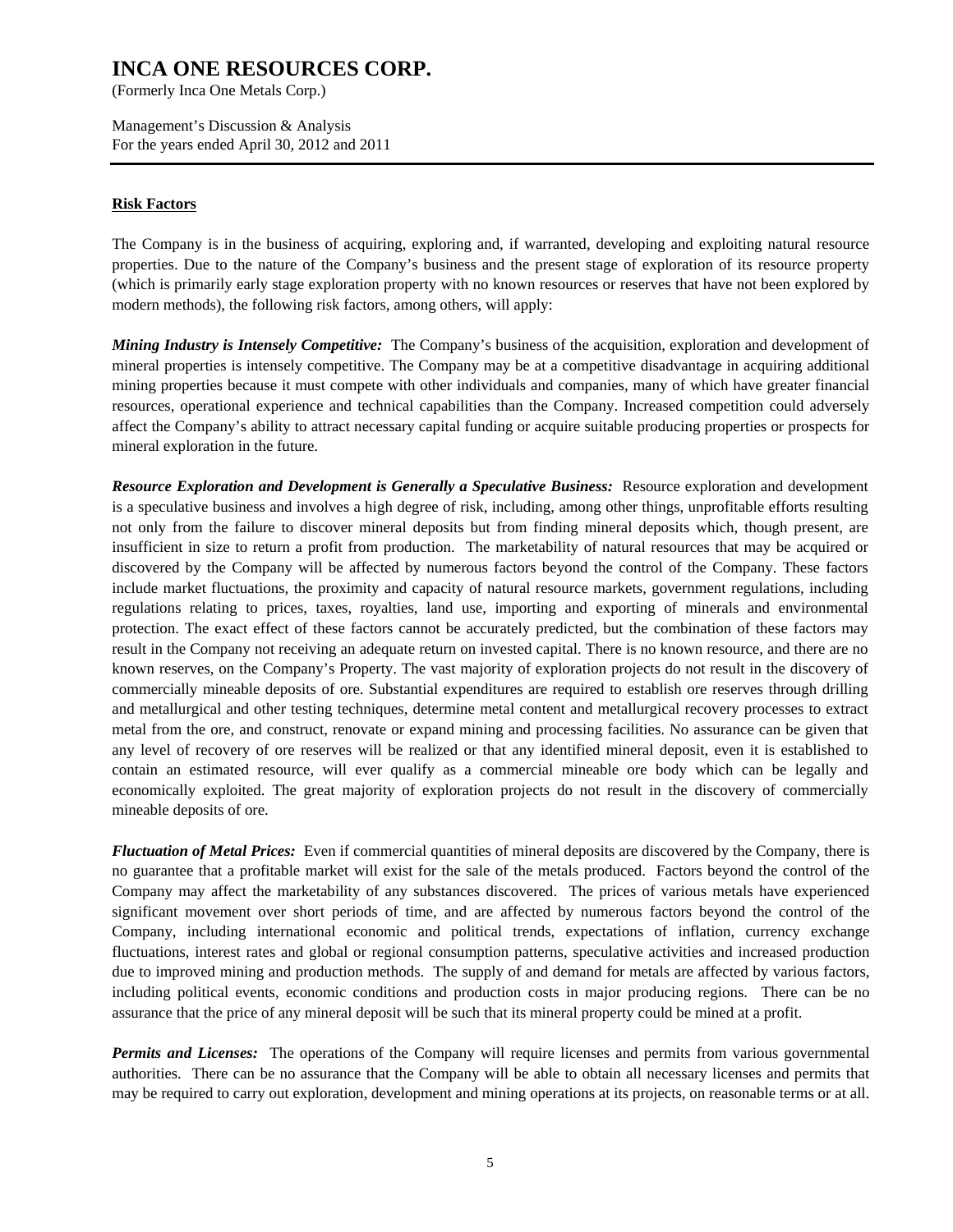(Formerly Inca One Metals Corp.)

Management's Discussion & Analysis For the years ended April 30, 2012 and 2011

Delays or a failure to obtain such licenses and permits or a failure to comply with the terms of any such licenses and permits that the Company does obtain, could have a material adverse effect on the Company.

*No Assurance of Profitability:* The Company has no history of earnings and, due to the nature of its proposed business, there can be no assurance that the Company will ever be profitable. The Company has not paid dividends on its shares since incorporation and does not anticipate doing so in the foreseeable future. The only present source of funds available to the Company is from the sale of its common shares or, possibly, the sale or optioning of a portion of its interest in its mineral property. Even if the results of exploration are encouraging, the Company may not have sufficient funds to conduct the further exploration that may be necessary to determine whether or not a commercially mineable deposit exists. While the Company may generate additional working capital through further equity offerings or through the sale or possible syndication of its property, there can be no assurance that any such funds will be available on favourable terms, or at all. At present, it is impossible to determine what amounts of additional funds, if any, may be required. Failure to raise such additional capital could put the continued viability of the Company at risk.

*Uninsured or Uninsurable Risks:* Exploration, development and mining operations involve various hazards, including environmental hazards, industrial accidents, metallurgical and other processing problems, unusual or unexpected rock formations, structural cave-ins or slides, flooding, fires, metal losses and periodic interruptions due to inclement or hazardous weather conditions. These risks could result in damage to or destruction of mineral properties, facilities or other property, personal injury, environmental damage, delays in operations, increased cost of operations, monetary losses and possible legal liability. The Company may not be able to obtain insurance to cover these risks at economically feasible premiums or at all. The Company may elect not to insure where premium costs are disproportionate to the Company's perception of the relevant risks. The payment of such insurance premiums and of such liabilities would reduce the funds available for exploration and production activities.

*Government Regulation:* Any exploration, development or mining operations carried on by the Company will be subject to government legislation, policies and controls relating to prospecting, development, production, environmental protection, mining taxes and labour standards. In addition, the profitability of any mining prospect is affected by the market for precious and/or base metals which is influenced by many factors including changing production costs, the supply and demand for metals, the rate of inflation, the inventory of metal producing corporations, the political environment and changes in international investment patterns.

*Environmental Restrictions:* The activities of the Company are subject to environmental regulations promulgated by government agencies in different countries from time to time. Environmental legislation generally provides for restrictions and prohibitions on spills, releases or emissions into the air, discharges into water, management of waste, management of hazardous substances, protection of natural resources, antiquities and endangered species and reclamation of lands disturbed by mining operations. Certain types of operations require the submission and approval of environmental impact assessments. Environmental legislation is evolving in a manner which means stricter standards, and enforcement, fines and penalties for non-compliance are more stringent. Environmental assessments of proposed projects carry a heightened degree of responsibility for companies and directors, officers and employees. The cost of compliance with changes in governmental regulations has a potential to reduce the profitability of operations.

*Dependence Upon Others and Key Personnel:* The success of the Company's operations will depend upon numerous factors, many of which are beyond the Company's control, including (i) the ability to design and carry out appropriate exploration programs on its mineral property; (ii) the ability to produce minerals from any mineral deposits that may be located; (iii) the ability to attract and retain additional key personnel in exploration, marketing, mine development and finance; and (iv) the ability and the operating resources to develop and maintain the property held by the Company.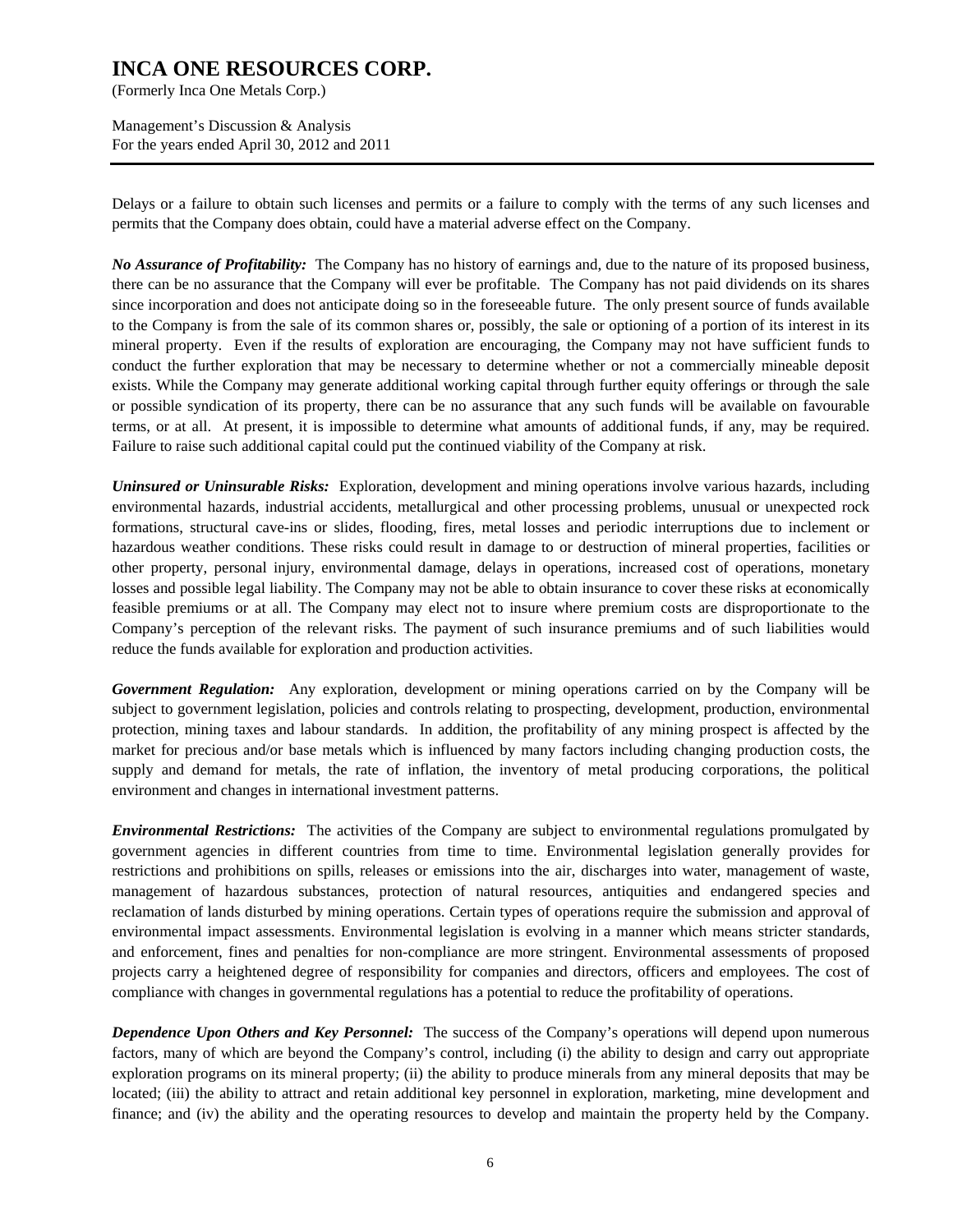(Formerly Inca One Metals Corp.)

Management's Discussion & Analysis For the years ended April 30, 2012 and 2011

These and other factors will require the use of outside suppliers as well as the talents and efforts of the Company and its consultants and employees. There can be no assurance of success with any or all of these factors on which the Company's operations will depend, or that the Company will be successful in finding and retaining the necessary employees, personnel and/or consultants in order to be able to successfully carry out such activities. This is especially true as the competition for qualified geological, technical and mining personnel and consultants is particularly intense in the current marketplace.

*Share Price Volatility:* In recent years, worldwide securities markets, particularly those in the United States and Canada, have experienced a high level of price and volume volatility, and the market price of securities of many companies, particularly those considered exploration or development stage companies, have experienced unprecedented declines in price which have not necessarily been related to the operating performance, underlying asset values or prospects of such companies. Most significantly, the share prices of junior natural resource companies have experienced an unprecedented decline in value and there has been a significant decline in the number of buyers willing to purchase such securities. In addition, significantly higher redemptions by holders of mutual funds has forced many of such funds (including those holding the Company's securities) to sell such securities at any price. As a consequence, despite the Company's past success in securing equity financings, market forces may render it difficult or impossible for the Company to secure placees to purchase new share issues at a price which will not lead to severe dilution to existing shareholders, or at all. Therefore, there can be no assurance that significant fluctuations in the trading price of the Company's common shares will not occur, or that such fluctuations will not materially adversely impact on the Company's ability to raise equity funding without significant dilution to its existing shareholders, or at all.

*Financing Risks*: The Company has limited financial resources, has no source of operating cash flow and has no assurance that additional funding will be available to it for further exploration and development of its project or to fulfil its obligations under any applicable agreements. Although the Company has been successful in the past in obtaining financing through the sale of equity securities, there can be no assurance that it will be able to obtain adequate financing in the future or that the terms of such financing will be favourable. Failure to obtain such additional financing could result in delay or indefinite postponement of further exploration and development of its project with the possible loss of such property.

*Insufficient Financial Resources:* The Company does not presently have sufficient financial resources to undertake by itself the exploration and development of all of its planned exploration and development programs. Future property acquisitions and the development of the Company's property will therefore depend upon the Company's ability to obtain financing through the joint venturing of projects, private placement financing, public financing, short or long-term borrowings or other means. There is no assurance that the Company will be successful in obtaining the required financing. Failure to raise the required funds could result in the Company losing, or being required to dispose of, its interest in its property. In particular, failure by the Company to raise the funding necessary to maintain in good standing its option agreement could result in the loss of its rights to such property.

*Dilution to the Company's existing shareholders:* The Company will require additional equity financing be raised in the future. The Company may issue securities on less than favourable terms to raise sufficient capital to fund its business plan. Any transaction involving the issuance of equity securities or securities convertible into common shares would result in dilution, possibly substantial, to present and prospective holders of common shares.

*Currency Fluctuations:* The Company maintains its accounts in Canadian dollars. The Company's operations in Peru and its exploration expenditures are denominated in U.S. dollars and Peruvian New Sol, making it subject to foreign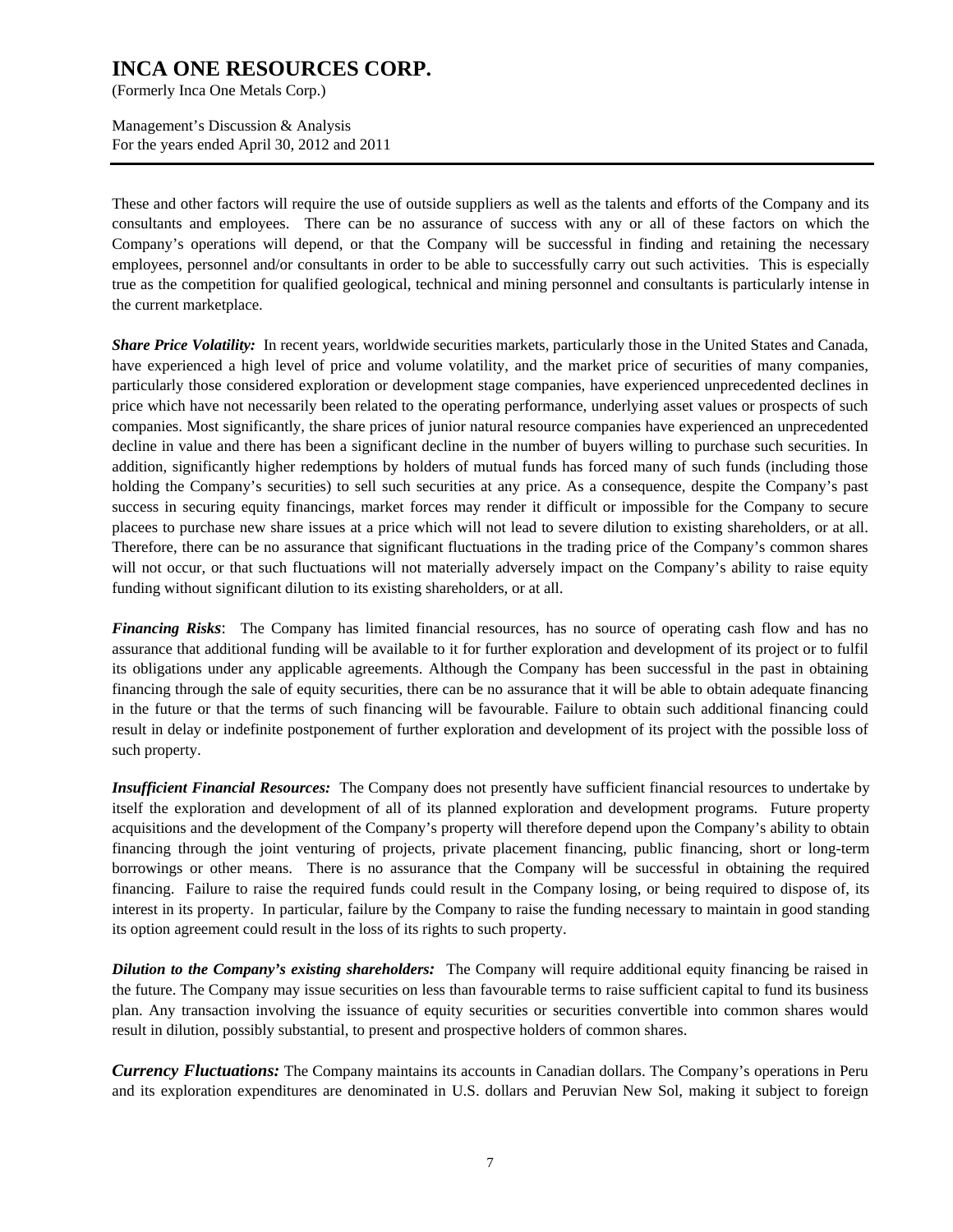(Formerly Inca One Metals Corp.)

Management's Discussion & Analysis For the years ended April 30, 2012 and 2011

currency fluctuations. Such fluctuations are out of its control and may materially adversely affect the Company's financial position and results.

*Surface Rights and Access:* Although the Company acquires the rights to some or all of the minerals in the ground subject to the tenures that it acquires, or has a right to acquire, in most cases it does not thereby acquire any rights to, or ownership of, the surface to the areas covered by its mineral tenures. In such cases, applicable mining laws usually provide for rights of access to the surface for the purpose of carrying on mining activities, however, the enforcement of such rights can be costly and time consuming. In areas where there are no existing surface rights holders, this does not usually cause a problem, as there are no impediments to surface access. However, in areas where there are local populations or land owners, it is necessary, as a practical matter, to negotiate surface access. There can be no guarantee that, despite having the right at law to access the surface and carry on mining activities, the Company will be able to negotiate a satisfactory agreement with any such existing landowners/occupiers for such access, and therefore it may be unable to carry out mining activities. In addition, in circumstances where such access is denied, or no agreement can be reached, the Company may need to rely on the assistance of local officials or the courts in such jurisdictions.

*Title:* Although the Company has taken steps to verify the title to the mineral property in which it has or has a right to acquire an interest in accordance with industry standards for the current stage of exploration of such property, these procedures do not guarantee title (whether of the Company or of any underlying vendor(s) from whom the Company may be acquiring its interest). Title to mineral properties may be subject to unregistered prior agreements or transfers, and may also be affected by undetected defects or the rights of indigenous peoples.

*Acquisition of Mineral Concessions under Agreements:* The agreement pursuant to which the Company has the right to acquire its property provides that the Company must make a series of cash payments and/or share issuances over certain time periods, expend certain minimum amounts on the exploration of the property or contribute its share of ongoing expenditures. The Company does not presently have the financial resources required to complete all expenditure obligations under its property option agreement over their full term. Failure by the Company to make such payments, issue such shares or make such expenditures in a timely fashion may result in the Company losing its interest in such property. There can be no assurance that the Company will have, or be able to obtain, the necessary financial resources to be able to maintain its property agreement in good standing, or to be able to comply with all of its obligations thereunder, with the result that the Company could forfeit its interest in its exploration and evaluation asset.

### **Selected Annual Information**

The following selected financial data with respect to the Company's financial condition and results of operations has been derived from the audited financial statements of the Company for the years ended April 30, 2012, 2011 and 2010, of which fiscal 2012 and 2011 have been prepared in accordance with IFRS and fiscal 2010 in accordance with Canadian GAAP. The selected financial data should be read in conjunction with those financial statements and the notes thereto.

|                                  | Years ended April 30, |            |            |
|----------------------------------|-----------------------|------------|------------|
|                                  | 2012                  | 2011       | 2010       |
|                                  |                       |            | دت         |
|                                  |                       |            |            |
| Interest income                  | 10,332                | 987        |            |
| Net Income (loss)                | (1,179,539)           | (471, 246) | (232, 379) |
| Income (loss) per share          | (0.05)                | (0.04)     | (0.07)     |
| Exploration and evaluation asset | 1,395,072             | 158,097    |            |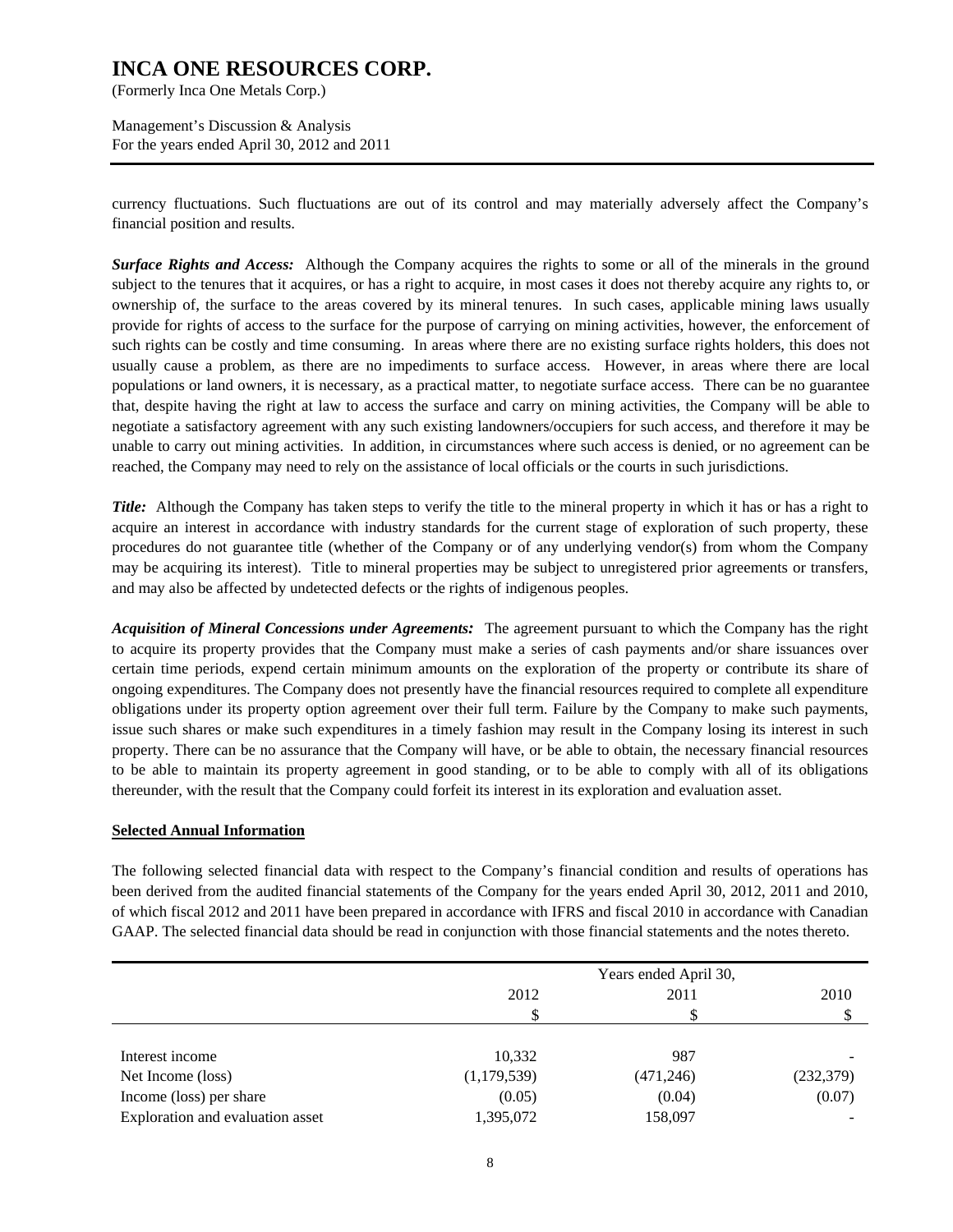(Formerly Inca One Metals Corp.)

### Management's Discussion & Analysis For the years ended April 30, 2012 and 2011

| Total assets                          | 2,128,195 | 906,773 | 392,212 |
|---------------------------------------|-----------|---------|---------|
| Total long term liabilities           | Nil       | Nil     | Nil     |
| Cash dividends declared per share for |           |         |         |
| each class of share                   | Nil       | Nil     | Nil     |

#### **Summary of Quarterly Information**

The following table sets out selected quarterly financial results, except per share amounts:

| Quarter ended    | Interest Income | Loss       | Loss per share |
|------------------|-----------------|------------|----------------|
|                  | \$              | \$         | \$             |
| April 30, 2012   | 1,449           | (330, 455) | (0.01)         |
| January 31, 2012 | 3,745           | (216, 339) | (0.01)         |
| October 31, 2011 | 4,049           | (243,038)  | (0.01)         |
| July 31, 2011    | 1,089           | (389,707)  | (0.02)         |
| April 30, 2011   | 326             | (230, 578) | (0.02)         |
| January 31, 2011 | 479             | (140, 893) | (0.01)         |
| October 31, 2010 | 182             | (71, 596)  | (0.01)         |
| July 31, 2010    |                 | (28, 179)  |                |

There are no general trends regarding the Company's quarterly results and the variation seen over the quarters is primarily due to the Company's change of business. Since the sale of substantially all of the Company's assets and business operations in September 2008 and throughout the year ended July 31, 2010, the Company's operations were restricted to sustaining its listing on the NEX and seeking new business opportunities. In September 2010, the Company completed its property acquisition and its listing was transferred to the Exchange as a Tier 2 mining issuer and as a result, general operating costs started to increase. This accounted for the variation in the Company's net losses for the quarters ended October 31, 2010 and January 31, 2011. In March 2011, the Company entered into a fundamental property acquisition of the Las Huaquillas Property in Peru. This accounted for the further increase in general operating costs and the variation in the Company's net losses for the quarters ended April 30, 2011 and onwards.

Quarterly results can also vary significantly depending on whether the Company has abandoned any properties, granted any stock options, or carried out marketing campaigns related to financing and these are the factors that account for material variations in the Company's recent quarterly net losses, none of which are predictable. The impairment of exploration and evaluation assets can have a material effect on quarterly results as and when they occur (as, for example in the quarter ended April 30, 2011). One major factor which can cause a material variation in net loss on a quarterly basis is the grant of stock options due to the resulting share-based payments charges which can be significant when they arise. This can be seen in the quarters ended July 31, 2011 and October 31, 2011. Administrative costs other than the items note above tend to be quite similar from period to period. The variation in finance income is related solely to the interest earned on funds held by the Company, which is dependent upon the success of the Company in raising the required financing for its activities which will vary with overall market conditions, and is therefore difficult to predict.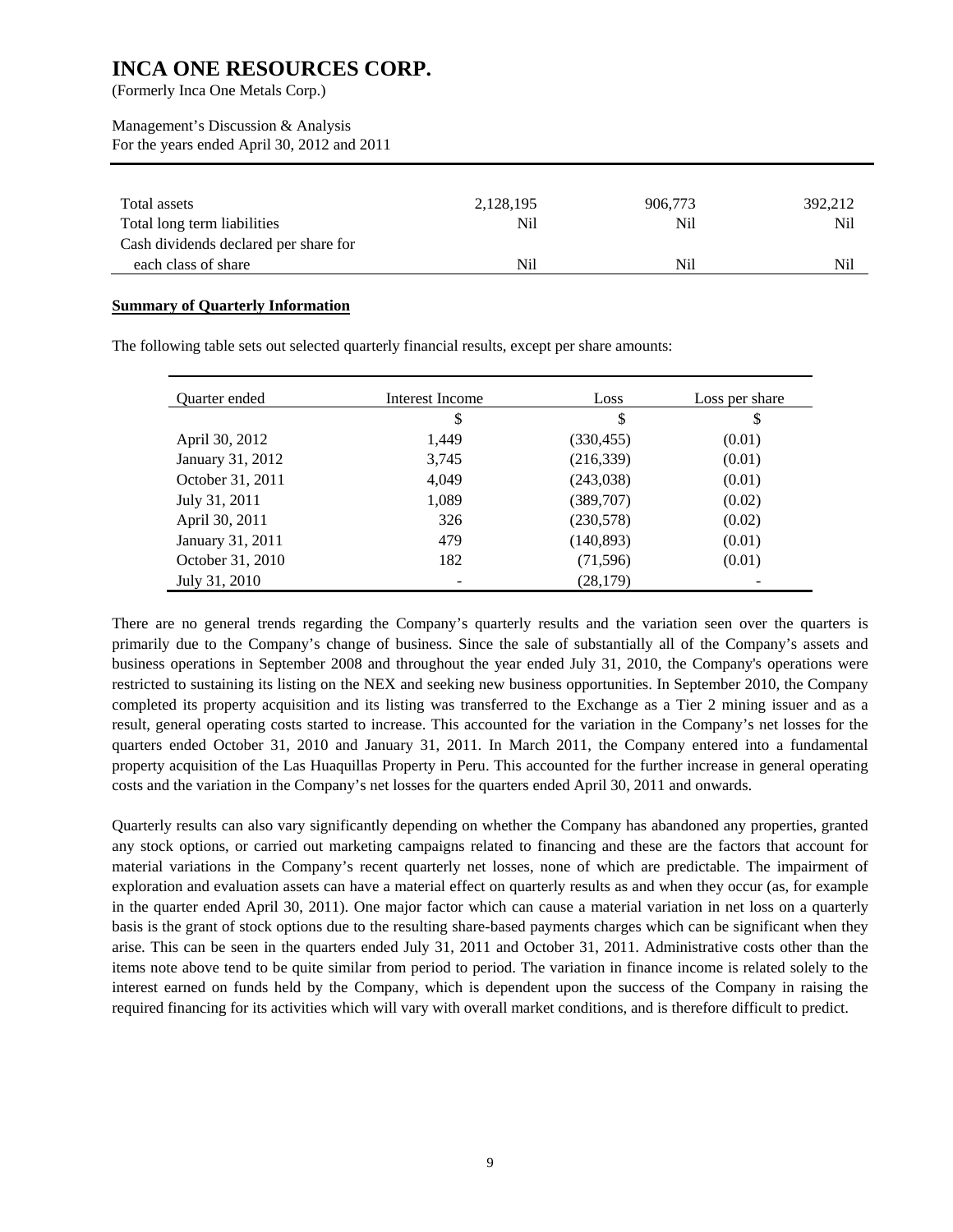(Formerly Inca One Metals Corp.)

Management's Discussion & Analysis For the years ended April 30, 2012 and 2011

#### **Results of Operations**

During the year ended April 30, 2012, the Company reported a net loss of \$1,179,539 compared to a net loss of \$471,246 during the year ended April 30, 2011, representing an increase in loss of \$708,293. The increase in loss was primarily attributable to an increase in general and administrative expenses of \$763,545 as a result of increased corporate activities related to the Company's Las Huaquillas Property and related transactions. During the year ended April 30, 2011, the Company was still negotiating the option agreement related to the Las Huaquillas Property and incurred minimal operating expenses.

During the year ended April 30, 2012, consulting and management fees increased by \$129,235 as the Company retained consultants to perform corporate communications, marketing and other public relations services. No marketing and public relations expenses were incurred in the prior period. In addition, there was an increase in monthly management fees of \$3,000 to the CEO of the Company.

Office, rent and administration increased by \$94,260 as a result of an increase in finance and administrative staff to support the growing requirements of the Company and its offices in Peru.

During the year ended April 30, 2012, the Company incurred travel, advertising and promotion of \$355,782 as compared to \$100,177 during the prior year. The expenditures consisted of travel and accommodation related to various trips to Peru, expenses related to distribution of investment materials and other marketing efforts carried out during the year. There was an increase in travel expenditures due to various initiatives that the Company is carrying out for the Las Huaquillas Property. There was also an increase in marketing and public relations activities as part of the private placement financing carried out during the year.

During the year ended April 30, 2012, the Company recorded share-based compensation of \$424,871 for stock options granted to directors, officers, employees and consultants of the Company to purchase 376,000 shares at \$0.50 per share for a period of ten years expiring May 13, 2021, 820,000 shares at \$0.43 per share for a period of ten years expiring July 11, 2021 and 150,000 shares at \$0.25 per share for a period of five years. During the year ended April 30, 2011, the Company recorded share-based compensation of \$27,739 for stock options granted to directors, officers and employees of the Company to purchase 136,000 shares at \$0.22 per share for a period of ten years expiring September 23, 2020.

### **Liquidity and Capital Resources**

The Company has no revenue generating operations from which it can internally generate funds. The Company has financed its operations and met its capital requirements primarily through the issuance of capital stock by way of private placements and the exercise of share purchase warrants previously issued, and from loans from related parties. As at April 30, 2012, the Company had cash and cash equivalents of \$543,030 representing a decrease of \$157,823 compared with cash and cash equivalents of \$700,853 at April 30, 2011. The decrease in cash resulted mainly from net outflows of \$947,714 for operations, \$120,000 for loans repayment, \$1,030,070 for exploration and evaluation assets expenditures and \$20,515 for the purchase of equipment offset by cash inflows of \$1,851,518 from a private placement financing and \$108,958 from exercise of warrants.

The Company reported working capital of \$616,545 at April 30, 2012 as compared to working capital of \$554,697 as at April 30, 2011, representing an increase in working capital by \$61,848.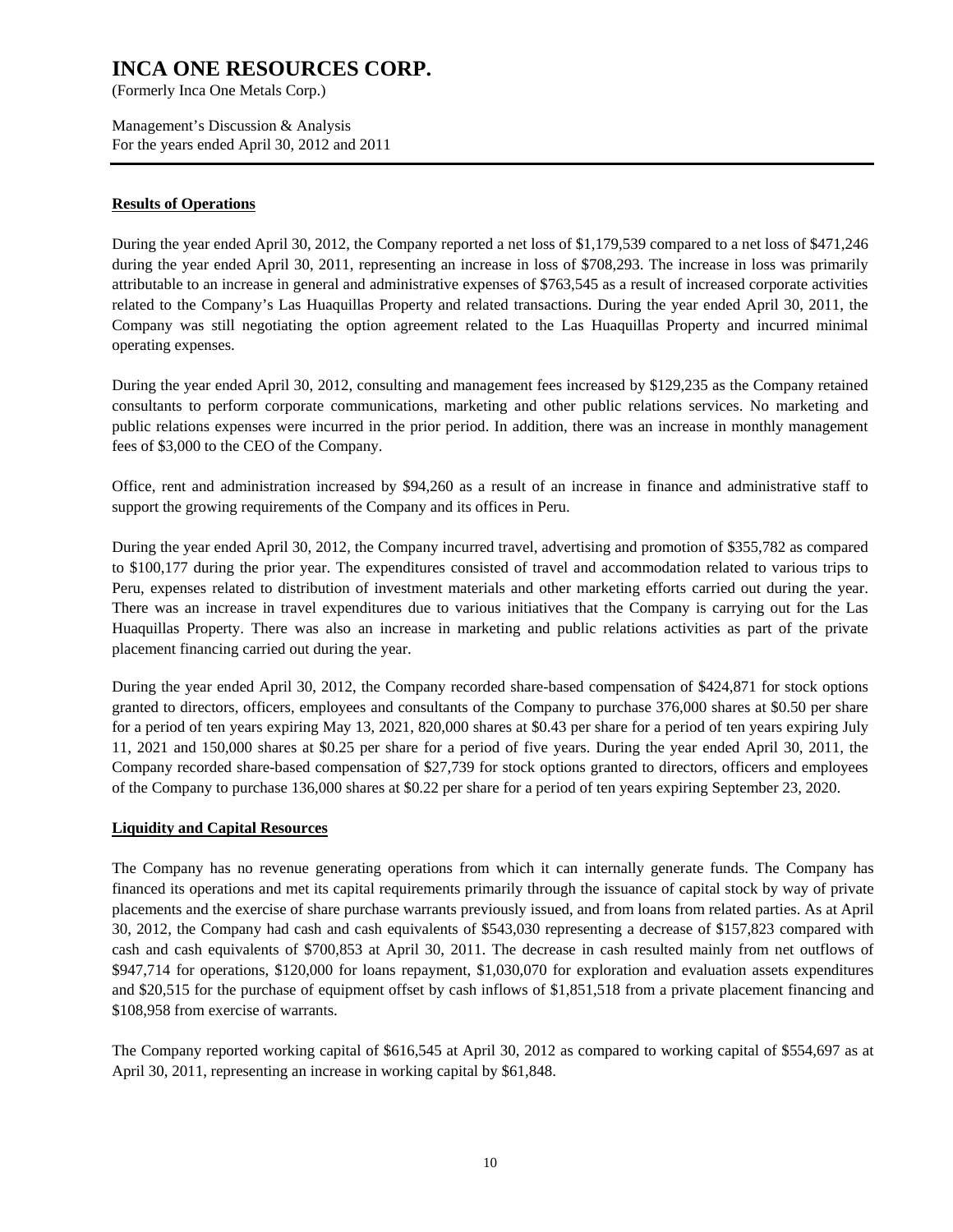(Formerly Inca One Metals Corp.)

Management's Discussion & Analysis For the years ended April 30, 2012 and 2011

During the year ended April 30, 2012, the Company completed a private placement of 5,000,000 units at \$0.40 per unit for gross proceeds of \$2,000,000. The Company paid \$136,790 and issued 87,750 common shares at a fair value of \$35,100 as finders' fees and incurred \$11,691 regulatory expenses on this private placement.

As at the date of this MD&A, the other source of funds currently potentially available to the Company are through the exercise of its outstanding exercisable options and share purchase warrants (See Summary of Outstanding Share Data – (a) options, (b) warrants). However, there can be no assurance that these outstanding convertible securities will be exercised, particularly if the trading price of the common shares on the Exchange does not exceed, by a material amount and for a reasonable period, the exercise price of such convertible securities at some time prior to their expiry dates.

The Company has not entered into any long-term lease commitments. However, the Company is subject to mineral property commitments as outlined in Note 6 to its consolidated financial statements for the year ended April 30, 2012. During the year, the Company entered into an amended agreement related to its Las Huaquillas Property whereby all option payments due starting July 26, 2012 were to be deferred until the drill permits are obtained. Consequently, the Company expects that it has sufficient liquidity and immediate funds will be available through short-term loans to meet its obligations for fiscal 2013.

The Company will be required to raise additional capital in order to make option payments as they become due, incur expenditures to maintain its option to acquire an interest in the Las Huaquillas Property and to fund working capital requirements in the long term. Although the Company has previously been successful in raising the funds required for its operations, there can be no assurance that the Company will have sufficient financing to meet its future capital requirements or that additional financing will be available on terms acceptable to the Company in the future. If the Company is unable to obtain adequate additional financing, the Company will be required to curtail operations, exploration and development activities. These material uncertainties cast significant doubt on the entity's ability to continue as a going concern.

The Company's overall success will be affected by its current or future business activities. The Company is in the process of acquiring and exploring its interest in the Las Huaquillas Property and has not yet determined whether the property contains mineral deposits that are economically recoverable. The recoverability of expenditures incurred to earn an interest in this resource property are dependent upon the existence of economically recoverable reserves, securing and maintaining title and beneficial interest in the property, obtaining necessary financing to explore and develop the property, and upon future profitable production or proceeds from disposition of its resource property. See *"Risk Factors*".

### **Transactions with Related Parties**

The Company has entered into certain transactions with related parties during the year ended April 30, 2012.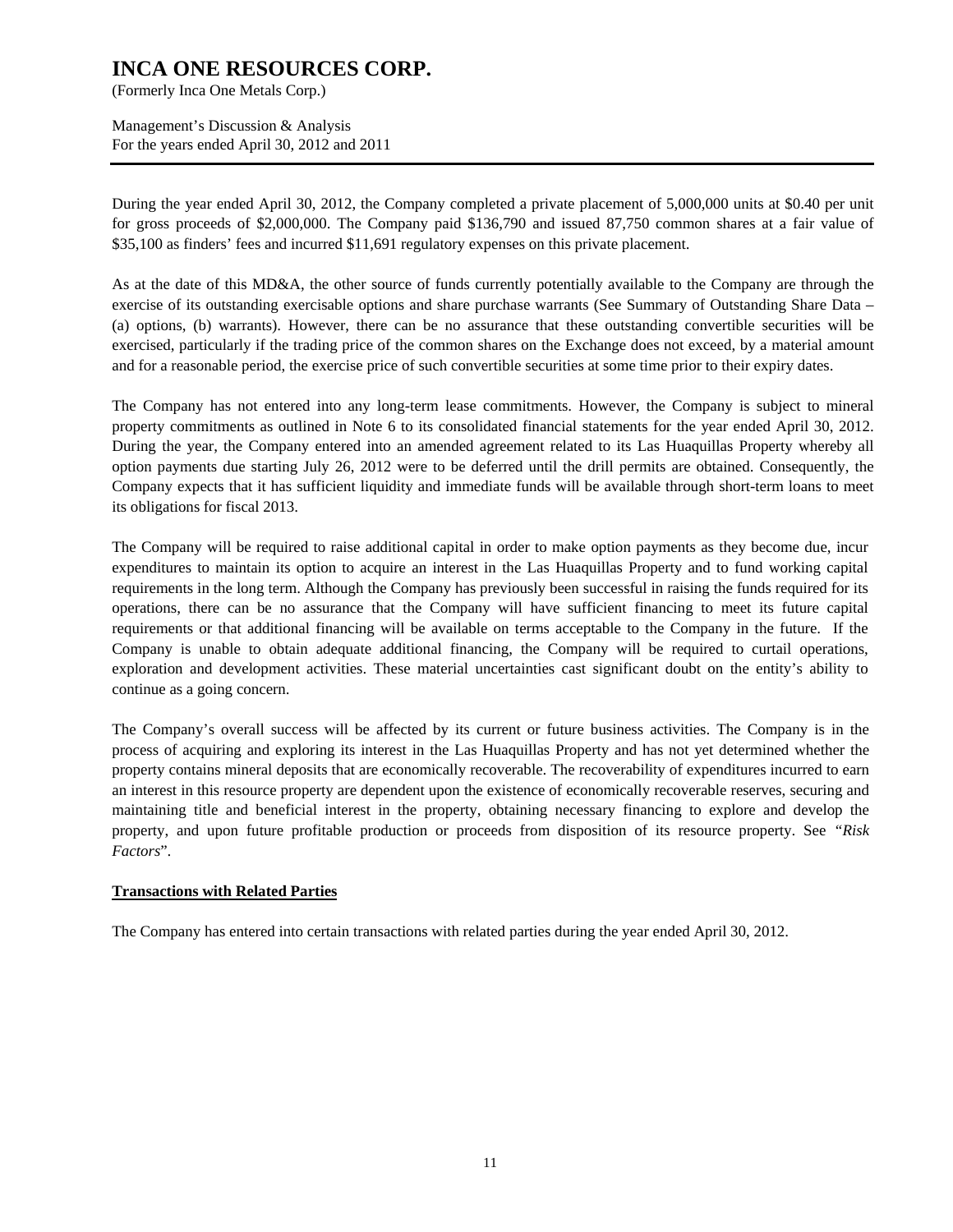(Formerly Inca One Metals Corp.)

A description of the related party transactions is as follows:

| Name and Relationship to Company                                                                                | Purpose of                                | Three months    | Year ended April | Year ended April |
|-----------------------------------------------------------------------------------------------------------------|-------------------------------------------|-----------------|------------------|------------------|
|                                                                                                                 | Transaction                               | ended April 30, | 30, 2012         | 30, 2011         |
|                                                                                                                 |                                           | 2012            |                  |                  |
|                                                                                                                 |                                           | \$              | \$               | \$               |
| Ekelly Investments Ltd., a company<br>controlled by Edward Kelly, a Director and<br>CEO of the Company          | Management<br>fees                        | 24,000          | 90,000           | 33,500           |
| James L. Harris Law Corporation, a<br>company controlled by James Harris,<br>corporate secretary of the Company | Legal fees and<br>share issue costs       | 3,799           | 21,432           | 47,457           |
| Remstar Resources Ltd., a company with a<br>common CFO.                                                         | Office, rent and<br>administration<br>(1) | 26,300          | 85,600           | 27,000           |
| Ultra Lithium Inc., a company with a<br>common CFO.                                                             | Rent $(2)$                                | 1,800           | 7,200            | 6,000            |
| JLHLC Holding Inc., a company controlled<br>by an officer of the Company                                        | Interest on loan<br>(3)                   |                 | 493              | 5,073            |

(1) The Company entered into a month-to-month arrangement with Remstar Resources Ltd. whereby Remstar provides for office premises and support related to accounting, administration and financial reporting. Of the monthly fees paid to Remstar, \$2,500 is allocated to the services of Nilda Rivera, CFO of the Company.

(2) The Company entered into a month-to-month arrangement for the rental of office premises.

(3) The Company received a short-term loan from JLHLC Holdings Inc. pursuant to a loan agreement dated August 16, 2010. The loan has a term of one year maturing August 31, 2011 and bears interest at 12% per annum. The loan was fully repaid during the year ended April 30, 2012.

Included in prepaid expenses were rent deposits of \$1,200 (2011 - \$1,200) paid to companies having an officer in common.

Included in accounts payable and accrued liabilities was an expense reimbursement of \$13,264 (2011 - \$Nil) payable to a director and officer of the Company.

Included in accounts payable and accrued liabilities was a legal fee of \$Nil (2011 - \$7,627) payable to a company controlled by an officer of the Company.

Included in accounts payable and accrued liabilities was a management fee of \$Nil (2011 - \$6,003) payable to a company controlled by a director and officer of the Company.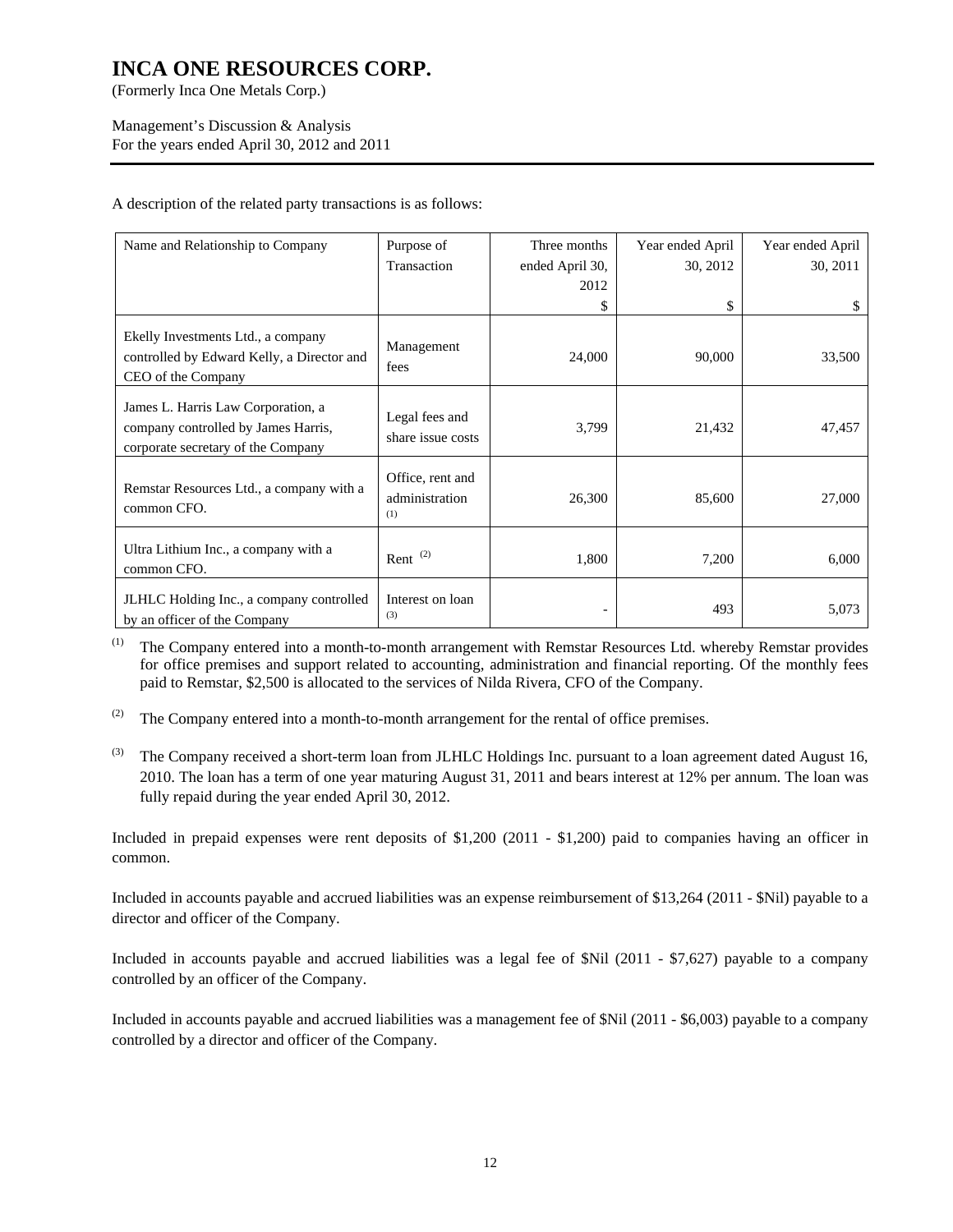(Formerly Inca One Metals Corp.)

Management's Discussion & Analysis For the years ended April 30, 2012 and 2011

#### **Fourth Quarter**

During the fourth quarter, the Company reported a net loss of \$330,455 as compared to a net loss of \$230,578 during the fourth quarter in the prior fiscal year, representing an increase in loss of \$99,877. The increase in loss was primarily attributable to increases in general and administrative expenses of \$141,462 and exchange loss of \$11,451 offset by decreases in finance costs of \$11,368, impairment of exploration and evaluation assets of \$40,545 and an increase in finance income of \$1,123.

The increase in general and administrative expenses of \$141,462 was a result of increased corporate activities related to the Company's Las Huaquillas Property. During the period ended April 30, 2011, the Company was still negotiating the option agreement related to the Las Huaquillas Property and incurred minimal operating expenses.

During the fourth quarter, consulting and management fees increased by \$28,095 as the Company retained consultants to perform corporate communications, marketing and other public relations services. No marketing and public relations expenses were incurred in the prior period. In addition, there was an increase in monthly management fees of \$3,000 to the CEO of the Company.

Office, rent and administration increased by \$22,003 as a result of an increase in finance and administrative staff to support the growing requirements of the Company and its offices in Peru.

During the fourth quarter, the Company incurred travel, advertising and promotion of \$144,677 as compared to \$72,887 during the three months ended April 30, 2011. The expenditures consisted of travel and accommodation related to various trips to Peru, expenses related to distributions of investment materials and other marketing efforts carried out during the period. The increase of \$71,790 was primarily attributable to marketing, public relations activities and fees paid during the period in connection with a private placement financing that the Company planned to carry out which was subsequently cancelled.

During the fourth quarter, the Company recorded stock-based compensation of \$48,479 as compared to \$nil for the three months ended April 30, 2010. The increase in stock-based compensation expense was the result of stock options granted to a consultant of the Company to purchase 150,000 shares at \$0.25 per share for a period of five years during the fourth quarter.

During the three months ended April 30, 2010, the Company wrote-off of its interest in its Thorburn Lake property and recorded an impairment of \$40,545.

### **Critical Accounting Estimates**

The preparation of the Company's consolidated financial statements in conformity with IFRS requires management to make judgments, estimates and assumptions that affect the accounting policies and the reported amounts of assets, liabilities and disclosure of contingent assets and liabilities at the date of the consolidated financial statements and reported amounts of revenues and expenses during the reporting period. Estimates and assumptions are continuously evaluated and are based on management's experience and other factors, including expectations of future events that are believed to be reasonable under the circumstances. However, actual outcomes can differ from these estimates. Revisions to accounting estimates are recognized in the period in which the estimates are revised and in any future periods affected.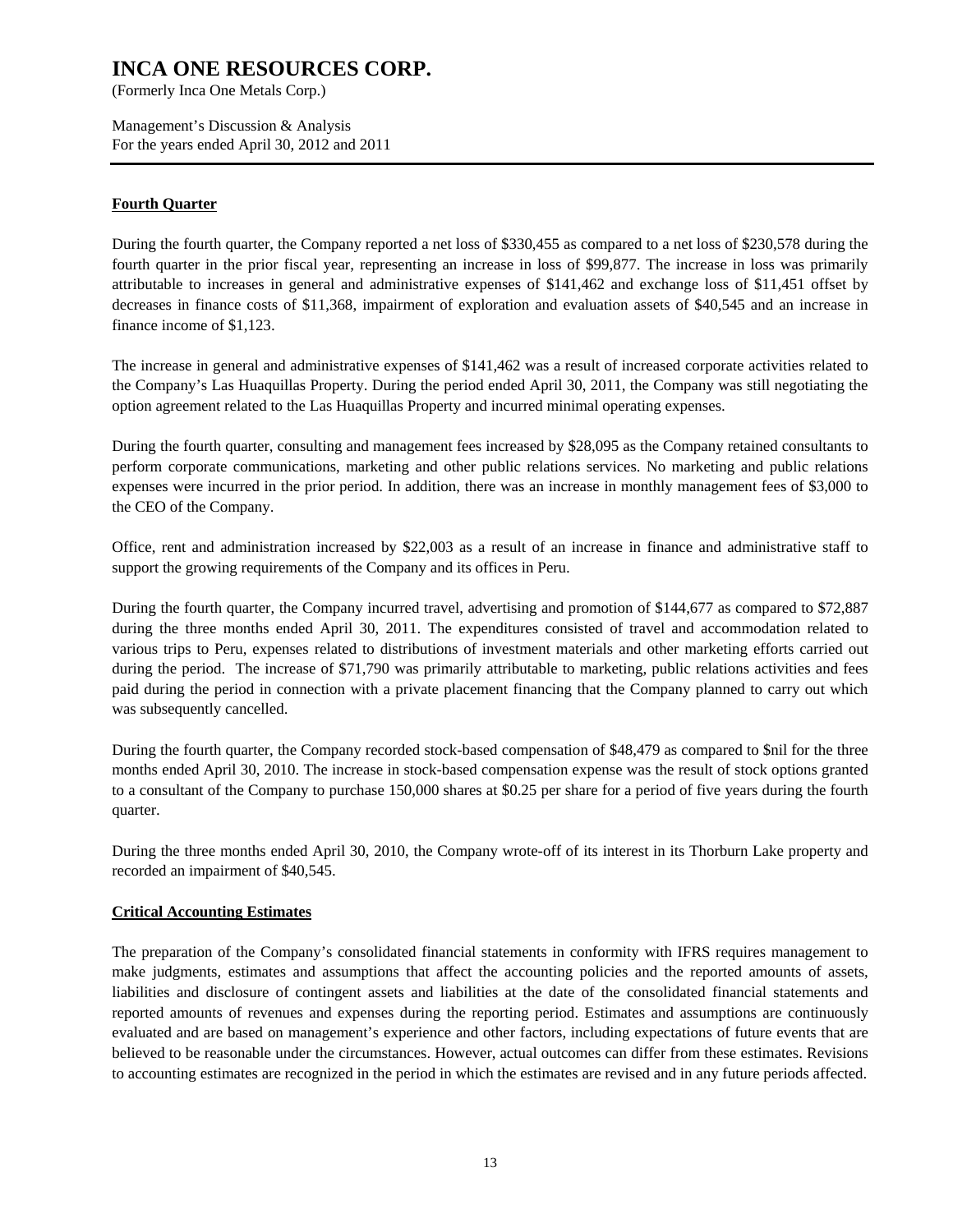(Formerly Inca One Metals Corp.)

Management's Discussion & Analysis For the years ended April 30, 2012 and 2011

#### **Changes in Accounting Policies including Initial Adoption**

#### Adoption of IFRS

The consolidated financial statements of the Company for the year ended April 30, 2012 represent the first annual financial statements of the Company prepared in accordance with International Financial Reporting Standards ("IFRS") as issued by the International Accounting Standards Board ("IASB") and the interpretations of the International Financial Reporting Interpretations Committee ("IFRIC") effective for the Company's reporting period ended April 30, 2012.

The disclosures related to the transition from Canadian Generally Accepted Accounting Principles ("GAAP") to IFRS are included in note 14 to the Company's consolidated financial statements for the years ended April 30, 2012 and 2011. Note 14 contains reconciliations and descriptions of the effect of the transition from GAAP to IFRS on previously reported statements of financial position as at April 30, 2011 and May 1, 2010. The first date at which IFRS was applied was May 1, 2010.

#### **Recent Accounting Pronouncements**

The following IFRS standards have been recently issued by the International Accounting Standards Board ("IASB"): The Company is assessing the impact of these new standards, but does not expect them to have a significant effect on the financial statements.

(a) IFRS 7, Financial Instruments: Disclosures and IAS 32, Financial Instruments: Presentation

The IASB has issued amendments to IFRS 7, Financial Instruments: Disclosures ("IFRS 7") and IAS 32, Financial Instruments: Presentation, requiring incremental disclosures and clarity an entity's ability to offset financial assets and financial liabilities. These amendments to IFRS 7 are effective for annual periods beginning on or after January 1, 2013 and the amendments to IAS 32 are applicable for annual periods beginning on or after January 1, 2014. The Company does not expect the implementation to have a material impact on the Company's disclosures.

(b) IFRS 9, Financial Instruments

The IASB has issued a new standard, IFRS 9, "Financial Instruments" ("IFRS 9"), which will ultimately replace IAS 39, "Financial Instruments: Recognition and Measurement" ("IAS 39"). The replacement of IAS 39 is a multiphase project with the objective of improving and simplifying the reporting for financial instruments and the issuance of IFRS 9 is part of the first phase of this project. IFRS 9 uses a single approach to determine whether a financial asset or liability is measured at amortized cost or fair value, replacing the multiple rules in IAS 39. For financial assets, the approach in IFRS 9 is based on how an entity manages its financial instruments in the context of its business model and the contractual cash flow characteristics of the financial assets. IFRS 9 requires a single impairment method to be used, replacing multiple impairment methods in IAS 39. For financial liabilities measured at fair value, fair value changes due to changes in an entity's credit risk are presented in other comprehensive income. IFRS 9 is effective for annual periods beginning on or after January 1, 2015. The Company does not expect the implementation to have a material impact on the Company's results of operations, financial position and disclosures.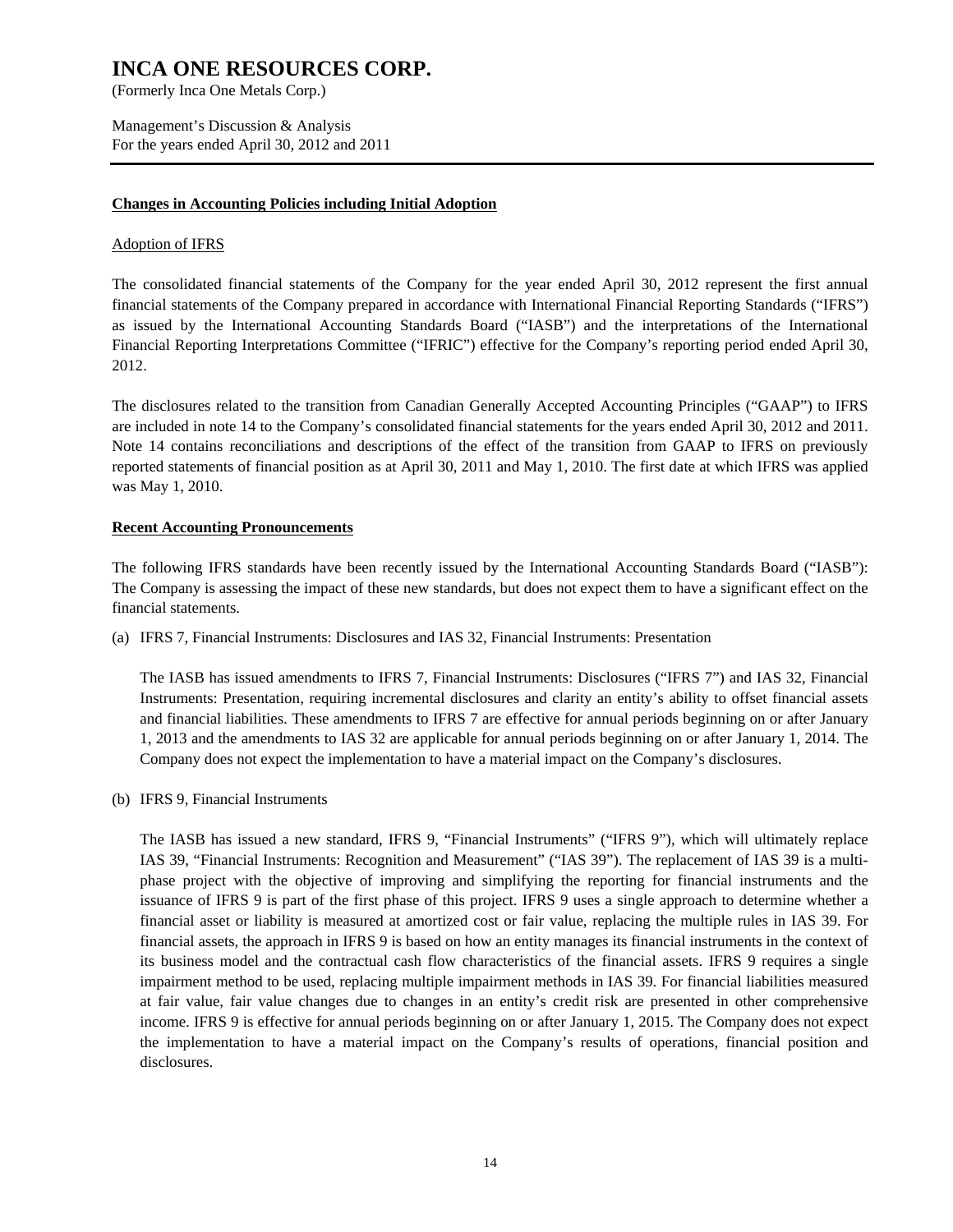(Formerly Inca One Metals Corp.)

Management's Discussion & Analysis For the years ended April 30, 2012 and 2011

#### (c) IFRS 10, Consolidated Financial Statements

In 2011, the IASB issued IFRS 10, Consolidated Financial Statements ("IFRS 10"), which replaces parts of IAS 27, Consolidated and Separate Financial Statements ("IAS 27") and all of SIC-12 Consolidation – Special Purpose Entities, changes the definition of control which is the determining factor in whether an entity should be consolidated. Under IFRS 10, an investor controls an investee when it is exposed, or has rights, to variable returns from its involvement with the investee and has the ability to affect those returns through its power over the investee. The Company intends to adopt IFRS 10 in its financial statements for the annual period beginning on May 1, 2013.

#### (d) IFRS 11, Joint Arrangements

In May 2011, the IASB issued IFRS 11 which replaces IAS 31, Interest in Joint Ventures and SIC-13 Jointly Controlled Entities – Non-monetary Contributions by Venturers, requires a venture to classify its interest in a joint operator will recognize its assets, liabilities, revenue and expenses, and/or its relative share thereof. For a joint venture, the joint venturer will account for its interest in the venture's net assets using the equity method of accounting. The choice to proportionally consolidate joint ventures is prohibited. This new standard is applicable for accounting periods beginning January 1, 2013.

(e) IFRS 12, Disclosure of Interests in Other Entities

In May 2011, the IASB issued IFRS 12, a new and comprehensive standard on disclosure requirements for all forms of interests in other entities, including joint arrangements, associates, special purpose vehicles and other off-balance sheet vehicles. The required disclosures aim to provide information in order to enable users to evaluate the nature of and the risks associated with an entity's interest in other entities and the effects of those interests on the entity's financial position, financial performance and cash flows. The Company intends to adopt IFRS 12 in its financial statements for the annual period beginning on May 1, 2013.

(f) IFRS 13, Fair value measurement

In May 2011, the IASB issued IFRS 13 which replaces the fair value measurement guidance contained in individual IFRSs with a single source of fair value measurement guidance. It defines fair value as the price that would be received to see an asset or paid to transfer a liability in an orderly transaction between market participants at the measurement date, i.e. an exit price. The standard also establishes a framework for measuring fair value and sets out disclosure requirements for fair value measurements to provide information that enables financial statement users to assess the methods and inputs used to develop fair value measurements and, for recurring fair value measurements that use significant unobservable inputs (Level 3), the effect of the measurements on profit or loss or other comprehensive income. The Company intends to adopt IFRS 13 in its financial statements for the annual period beginning on May 1, 2013.

(g) IAS 1, Presentation of Items of Other Comprehensive Income

The IASB has issued amendments to IAS 1which require entities to group items presented in other comprehensive income ("OCI") on the basis of whether they might at some point be reclassified from OCI to profit or loss at a later date when specified conditions are met. By requiring items of OCI to be grouped on this basis, their potential effect on profit or loss in future periods will be clearer. This amendment is effective for annual periods beginning on or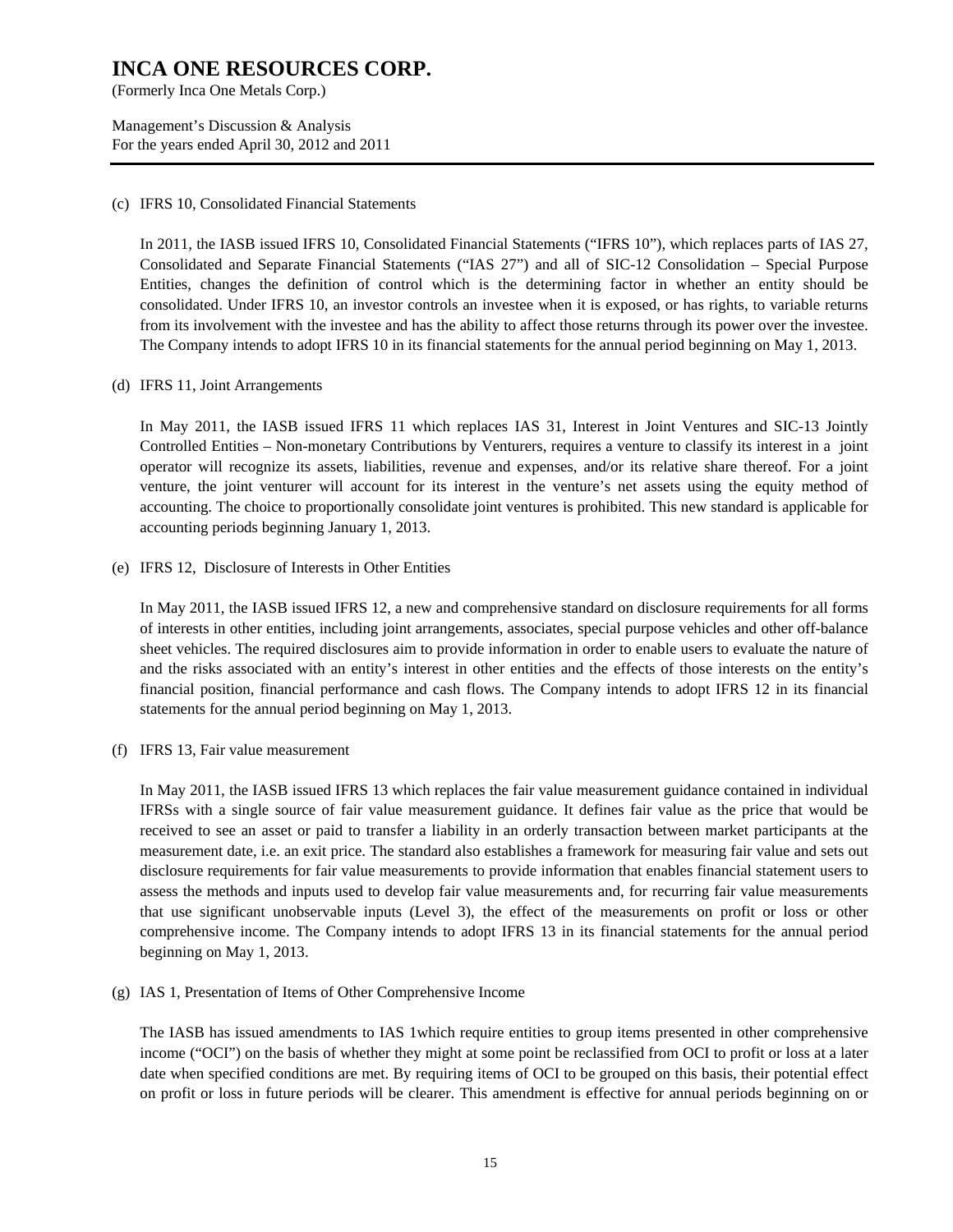(Formerly Inca One Metals Corp.)

Management's Discussion & Analysis For the years ended April 30, 2012 and 2011

> after July 1, 2012 and requires full retrospective application. The Company does not expect IAS 1 to have a material impact on the financial statements.

#### **Financial Instruments and Other Instruments**

(a) Fair value of financial instruments

As at April 30, 2012, the Company's financial instruments consist of cash and cash equivalents, other receivables and accounts payable and accrued liabilities. The carrying values of these financial instruments approximate their fair values because of their short term nature and/or the existence of market related interest rates on the instruments.

IFRS requires disclosures about the inputs to fair value measurements for financial assets and liabilities recorded at fair value, including their classification within a hierarchy that prioritizes the inputs to fair value measurement. The three levels of hierarchy are:

Level 1 – Unadjusted quoted prices in active markets for identical assets or liabilities;

Level 2 – Inputs other than quoted prices that are observable for the asset or liability, either directly or indirectly; and

Level 3 – Inputs for the asset or liability that are not based on observable market data.

The Company has no financial instrument assets or liabilities recorded in the statements of financial position at fair value.

The following table summarizes the classification, carrying values and fair value hierarchy of the Company's financial instruments:

|                              |                | Fair value | April 30, | April 30, | May 1,  |
|------------------------------|----------------|------------|-----------|-----------|---------|
|                              | Carrying value | hierarchy  | 2012      | 2011      | 2010    |
|                              |                |            | \$        | \$        | \$      |
| <b>Financial assets</b>      |                |            |           |           |         |
| Loans and receivables        |                |            |           |           |         |
| Cash and cash equivalents    | Amortized cost | N/A        | 543,030   | 700,853   | 163,483 |
| Other receivables            | Amortized cost | N/A        | 134,321   | 44,302    | 228,729 |
|                              |                |            | 677,351   | 745,155   | 392,212 |
|                              |                |            |           |           |         |
| <b>Financial liabilities</b> |                |            |           |           |         |
| Other financial liabilities  |                |            |           |           |         |
| Accounts payable and accrued |                |            |           |           |         |
| liabilities                  | Amortized cost | N/A        | 96.980    | 71,658    | 54,830  |
| Loans payable                | Amortized cost | N/A        |           | 120,000   |         |
|                              |                |            | 96,980    | 191,658   | 54,830  |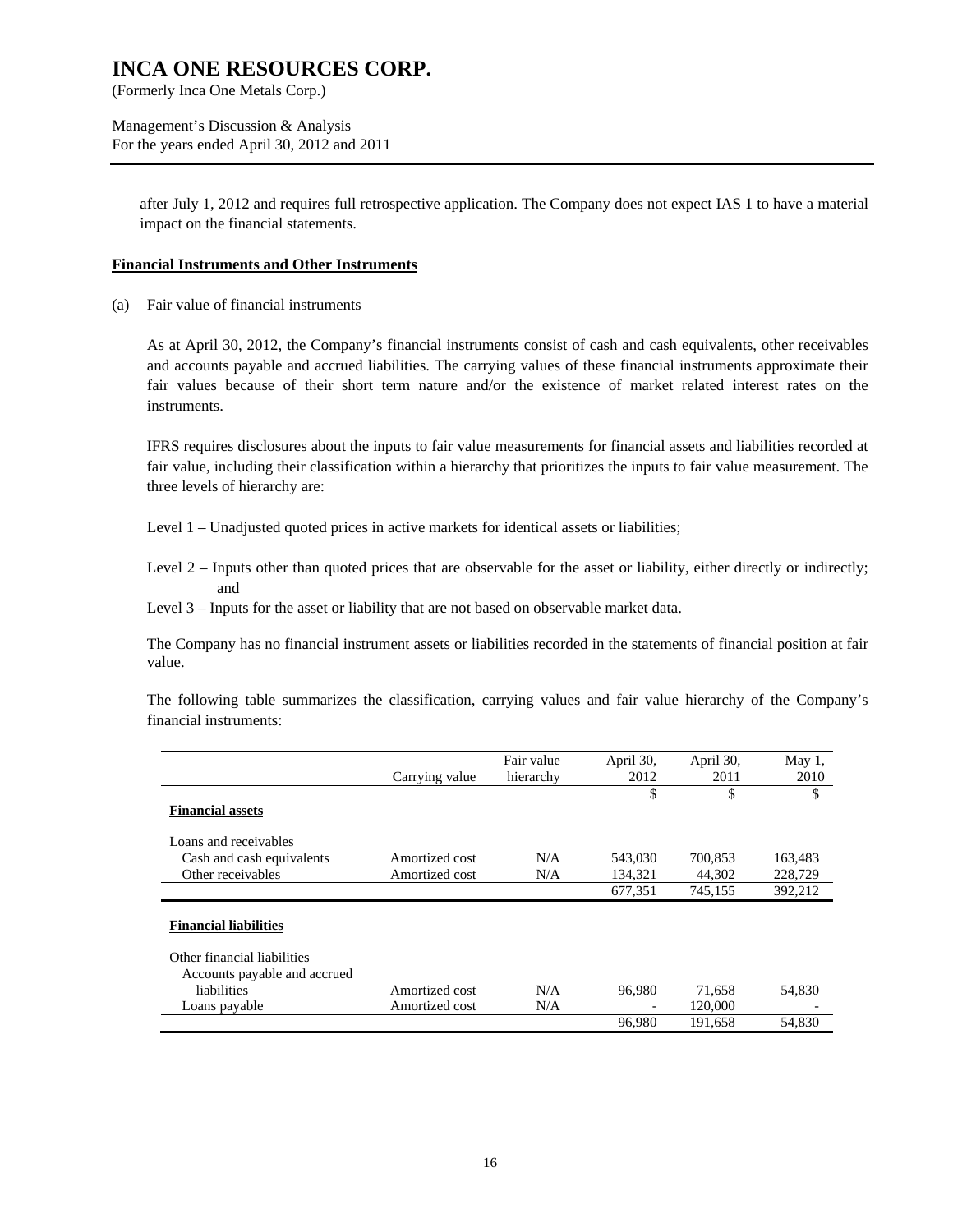(Formerly Inca One Metals Corp.)

Management's Discussion & Analysis For the years ended April 30, 2012 and 2011

#### (b) Financial instruments risk

The Company is exposed in varying degrees to a variety of financial instrument related to risks. The Board approves and monitors the risk management processes:

(i) Credit risk

Credit risk primarily arises from the Company's cash and cash equivalents and receivables. The risk exposure is limited to their carrying amounts at the balance sheet date. Cash and cash equivalents are held as cash deposits or investments in guaranteed investment certificates at banks within Canada. Other receivables consist primarily of interest receivable of \$3,603 (2011: \$450) and other receivables of \$2,697 (2011 - \$1,599).

(ii) Liquidity risk

Liquidity risk is the risk that the Company cannot meet its financial obligations associated with financial liabilities in full. The Company manages liquidity risk through the management of its capital structure as outlined in note 12 to the Company's consolidated financial statements for the year ended April 30, 2012.

The Company's approach to managing liquidity is to ensure that it will have sufficient liquidity to settle obligations and liabilities when due. The Company achieves this by maintaining sufficient cash and seeking equity financing as required. As at April 30, 2012, the Company had cash and cash equivalents of \$543,030 to settle current liabilities of \$96,980 which mainly consist of accounts payable that are considered short term and settled within 30 days. See Note 1 to the Company's consolidated financial statements for the year ended April 30, 2012.

#### (iii) Market risk

(a) Interest rate risk

Interest rate risk is the risk that the fair value or future cash flows of a financial instrument will fluctuate because of changes in market interest rates.

The Company's cash and cash equivalents attract interest at floating rates and have maturities of 90 days or less. A change of 100 basis points in the interest rates would not be material to the financial statements.

(b) Foreign currency risk

Foreign exchange risk is the risk that the fair value of future cash flows of a financial instrument will fluctuate because of the changes in the foreign exchange rates. The Company is exposed to the financial risk related to the fluctuation of foreign exchange rates. The Company holds cash in Canadian, United States and Peruvian currencies in line with forecasted expenditures. The Company's main risk is associated with the fluctuations in the US dollar and the Peruvian New Sol ("Sol") and assets and liabilities are translated based on the foreign currency translation policy described in note 2(d) to the Company's consolidated financial statements for the year ended April 30, 2012.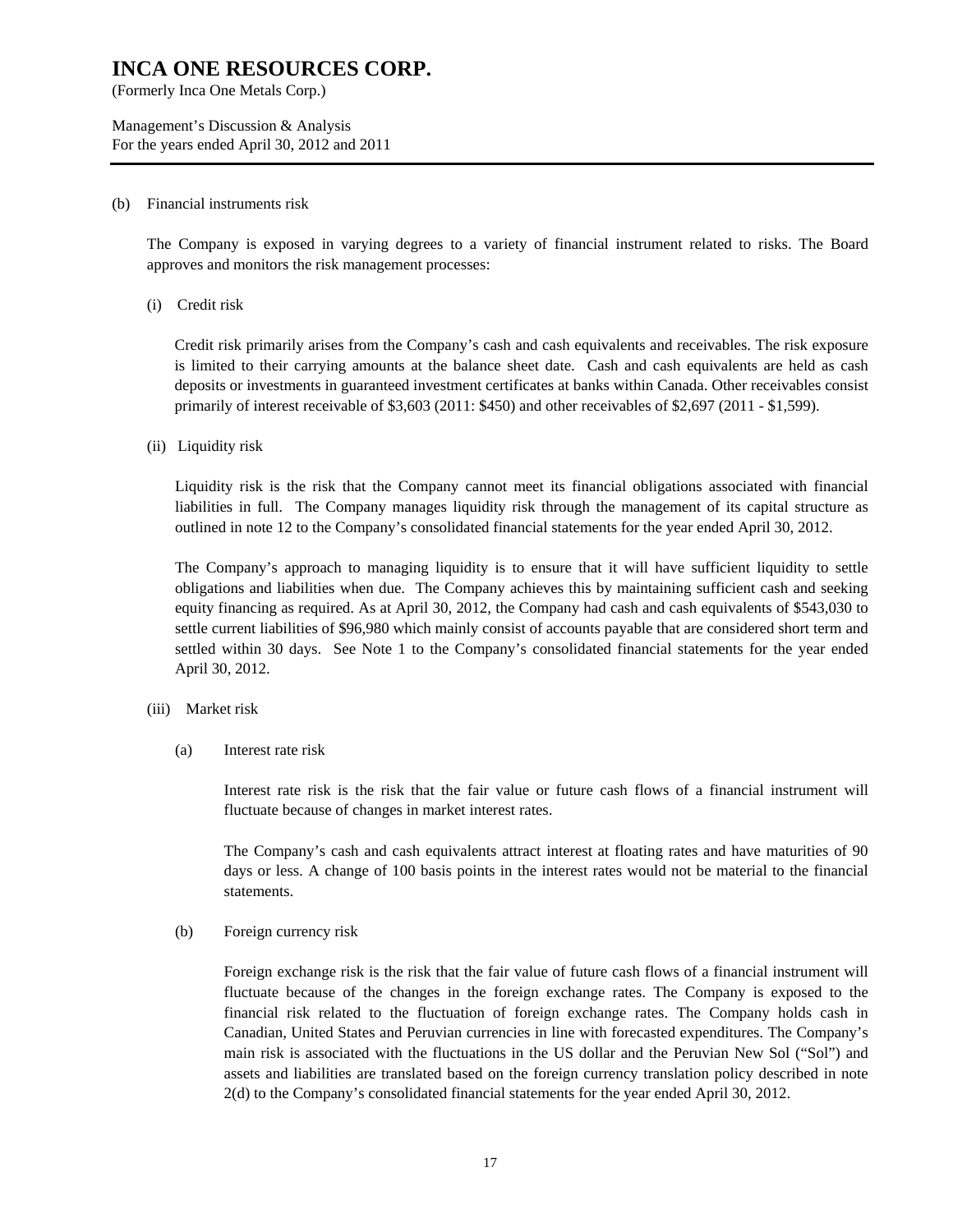(Formerly Inca One Metals Corp.)

Management's Discussion & Analysis For the years ended April 30, 2012 and 2011

|                              | April 30, 2012 | April 30, 2011 | May 1, 2010 |
|------------------------------|----------------|----------------|-------------|
|                              | S              | S              |             |
| US dollar:                   |                |                |             |
| Cash and cash equivalents    | 108,492        |                |             |
|                              |                |                |             |
| Sol:                         |                |                |             |
| Cash and cash equivalents    | 18,701         |                |             |
| Receivables                  | 2,697          |                |             |
| Accounts payable and accrued |                |                |             |
| liabilities                  | (53,231)       |                |             |
| Net Sol                      | (31, 833)      | -              |             |
|                              |                |                |             |

The Company's net exposure to the US dollar and Sol on financial instruments is as follows:

The Company has determined that an effect of a 10% increase or decrease in the US dollar and Sol against the Canadian dollar on financial assets and liabilities as at April 30, 2012, including cash and cash equivalents denominated in US dollars and Sol, would result in an insignificant change to the net loss and comprehensive loss for the year ended April 30, 2012. At April 30, 2012, the Company had no hedging agreements in place with respect to foreign exchange rates.

(c) Commodity price risk

Commodity price risk is the risk of financial loss resulting from movements in the price of the Company's commodity inputs and outputs. The Company's risk relates primarily to the expected output to be produced at its resource properties described in Note 6 to its consolidated financial statements for the year ended April 30, 2012, from which production is not expected in the near future.

#### **Summary of Outstanding Share Data**

As at the date of this MD&A, the Company had 22,772,374 common shares issued and the following options and warrants outstanding:

#### (a) Stock options:

| Number of options | Exercise price | Expiry date        | Exercisable |
|-------------------|----------------|--------------------|-------------|
| $311,000^{(1)}$   | \$0.135        | February 18, 2015  | 311,000     |
| 480,000 $^{(1)}$  | \$0.125        | April 7, 2015      | 480,000     |
| 124,000           | \$0.220        | September 23, 2020 | 124,000     |
| 376,000           | \$0.500        | May 13, 2021       | 329,000     |
| 820,000           | \$0.430        | July 11, 2021      | 652,500     |
| 150,000           | \$0.250        | February 9, 2017   | 150,000     |
| 2,261,000         |                |                    | 2,046,500   |

(1) Of these options, 54,000 and 63,000 are held in escrow respectively.